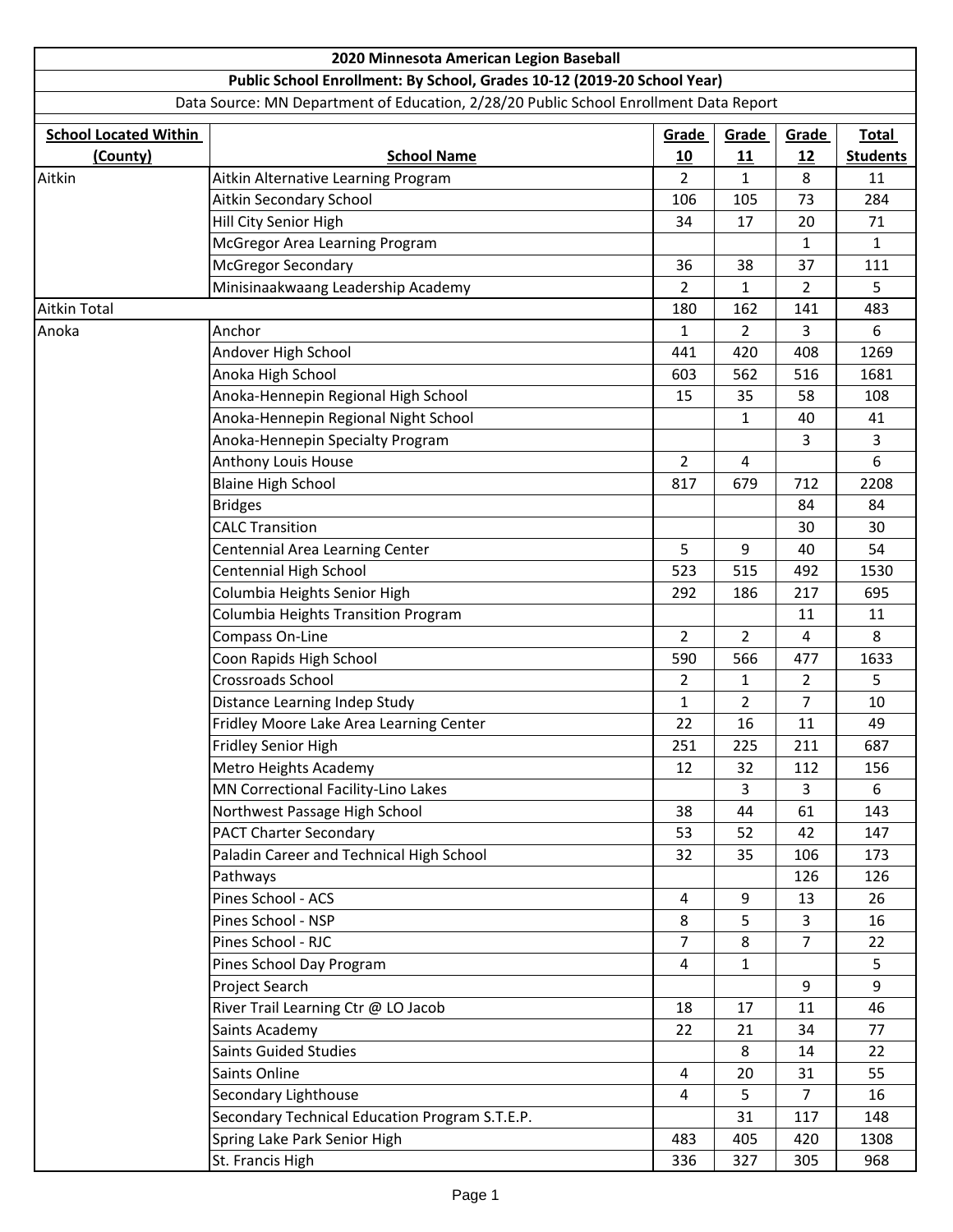| Anoka                   | <b>STEP Ahead High School</b>                   | 18           | 39             | 54             | 111            |
|-------------------------|-------------------------------------------------|--------------|----------------|----------------|----------------|
|                         | THE WILLOWS                                     | 4            | 5              | $\overline{7}$ | 16             |
|                         | Transition 15                                   |              |                | 16             | 16             |
|                         | <b>Transitions School</b>                       |              |                | 5              | 5              |
| Anoka Total             |                                                 | 4614         | 4292           | 4829           | 13735          |
| <b>Becker</b>           | DETROIT LAKES AREA LEARNING CENTER              | 8            | 20             | 26             | 54             |
|                         | Detroit Lakes Senior High                       | 213          | 227            | 213            | 653            |
|                         | <b>Frazee Secondary</b>                         | 69           | 76             | 64             | 209            |
|                         | Lake Park Audubon Secondary                     | 61           | 45             | 44             | 150            |
| <b>Becker Total</b>     |                                                 | 351          | 368            | 347            | 1066           |
| Beltrami                | <b>BEMIDJI AREA LEARNING CENTER</b>             | 3            | 13             | 32             | 48             |
|                         | Bemidji Senior High                             | 343          | 357            | 321            | 1021           |
|                         | Bemidji Senior Lumberjack ALC                   | 24           | 24             | 23             | 71             |
|                         | <b>Blackduck Secondary</b>                      | 52           | 41             | 43             | 136            |
|                         | <b>First City School</b>                        | 5            | 16             | 9              | 30             |
|                         | Kelliher Secondary                              | 23           | 12             | 19             | 54             |
|                         | Lakeside Learning Center                        | 4            | $\mathbf{1}$   | $\overline{2}$ | $\overline{7}$ |
|                         | Oshki Manidoo Center                            | 2            | 2              |                | 4              |
|                         | <b>RED LAKE ALTERNATIVE LEARNING</b>            | 6            | 18             | 36             | 60             |
|                         | Red Lake Juvenile Detention Faclty              | 5            | $\overline{2}$ |                | $\overline{7}$ |
|                         | Red Lake Secondary                              | 59           | 78             | 55             | 192            |
|                         | <b>TrekNorth High School</b>                    | 32           | 37             | 34             | 103            |
|                         | <b>Voyageurs Expeditionary School</b>           | 13           | 13             | 13             | 39             |
| <b>Beltrami Total</b>   |                                                 | 571          | 614            | 587            | 1772           |
| Benton                  | Benton Stearns Education District 18-21 Program |              |                | 15             | 15             |
|                         | Central MN Area Learn Cntr - Foley              |              |                | 3              | 3              |
|                         | Central MN. ALC - Sauk Rapids                   |              |                | 4              | $\overline{4}$ |
|                         | <b>Foley Senior High</b>                        | 147          | 168            | 129            | 444            |
|                         | Sauk Rapids-Rice Senior High                    | 341          | 354            | 341            | 1036           |
| <b>Benton Total</b>     |                                                 | 488          | 522            | 492            | 1502           |
| <b>Big Stone</b>        | Clinton-Graceville-Beardsley Sr.                | 18           | 25             | 20             | 63             |
|                         | Lismore Colony School                           | $\mathbf{1}$ |                |                | $\mathbf{1}$   |
|                         | <b>Ortonville Secondary</b>                     | 39           | 31             | 48             | 118            |
| <b>Big Stone Total</b>  |                                                 | 58           | 56             | 68             | 182            |
| <b>Blue Earth</b>       | Central Freedom School                          |              |                | $\overline{2}$ | $\overline{2}$ |
|                         | Central High Area Learning Center               | 6            | 20             | 42             | 68             |
|                         | <b>Futures Program</b>                          | 3            | 5              | 1              | 9              |
|                         | Kato Public Charter School                      | 13           | 21             | 21             | 55             |
|                         | LK CRYSTAL-WELLCOME MEMORIAL SECONDARY          | 63           | 53             | 69             | 185            |
|                         | Mankato Area Night School                       | 3            | 6              | 32             | 41             |
|                         | Mankato East Senior High                        | 316          | 264            | 282            | 862            |
|                         | Mankato West Senior High                        | 314          | 304            | 290            | 908            |
|                         | <b>Maple River Secondary</b>                    | 63           | 67             | 79             | 209            |
|                         | Phoenix Recovery Programs                       | $\mathbf{1}$ | 4              |                | 5              |
|                         | Prairie Care Mankato                            | 3            | 3              | 1              | $\overline{7}$ |
|                         | St. Clair Secondary                             | 48           | 54             | 38             | 140            |
| <b>Blue Earth Total</b> |                                                 | 833          | 801            | 857            | 2491           |
| <b>Brown</b>            | Comfrey Secondary                               | 22           | 12             | 11             | 45             |
|                         | <b>Imprints Program</b>                         | 3            | 4              | $\overline{2}$ | 9              |
|                         | New Ulm High School                             | 171          | 145            | 147            | 463            |
|                         | R.I.S.E. Program                                |              | 1              |                | $\mathbf{1}$   |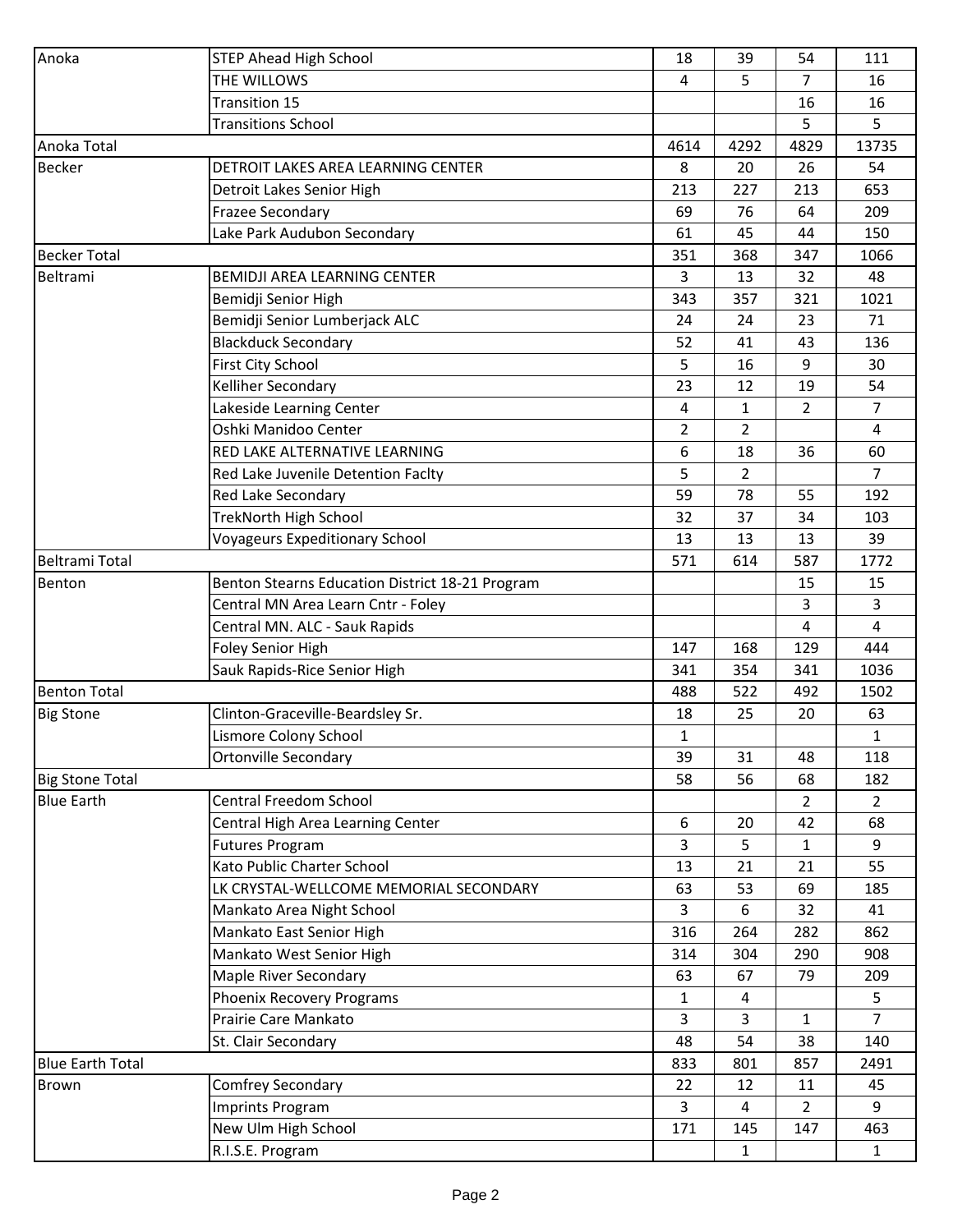| <b>Brown</b>                | River Bend Area Learning Center                    | 19             | 14          | 14             | 47             |
|-----------------------------|----------------------------------------------------|----------------|-------------|----------------|----------------|
|                             | Sleepy Eye Sec.                                    | 42             | 42          | 42             | 126            |
|                             | Springfield Secondary                              | 42             | 43          | 46             | 131            |
|                             | W.O.R.K. Program                                   | 2              | 1           | 3              | 6              |
| <b>Brown Total</b>          |                                                    | 301            | 262         | 265            | 828            |
| Carlton                     | <b>Barnum Secondary</b>                            | 62             | 53          | 59             | 174            |
|                             | Carlton Secondary                                  | 32             | 41          | 47             | 120            |
|                             | CLOQUET AREA ALT. ED. PROGRAMS                     | 12             | 22          | 38             | 72             |
|                             | <b>Cloquet Senior</b>                              | 184            | 182         | 189            | 555            |
|                             | Cromwell-Wright Secondary                          | 28             | 16          | 33             | 77             |
|                             | Lincoln Secondary                                  | 105            | 95          | 84             | 284            |
|                             | Mash-Ka-Wisen                                      |                | 1           | 1              | $\overline{2}$ |
|                             | MCF-Moose Lake/Willow River                        | $\mathbf{1}$   | 1           | $\mathbf{1}$   | 3              |
|                             | Moose Lake Secondary                               | 51             | 44          | 36             | 131            |
|                             | <b>Wrenshall Secondary</b>                         | 22             | 21          | 28             | 71             |
| <b>Carlton Total</b>        |                                                    | 497            | 476         | 516            | 1489           |
| Carver                      | 112 ALC Independent Study                          |                | $\mathbf 1$ | 38             | 39             |
|                             | <b>Central Senior High</b>                         | 81             | 91          | 66             | 238            |
|                             | Chanhassen High School                             | 425            | 379         | 390            | 1194           |
|                             | Chaska High School                                 | 387            | 396         | 336            | 1119           |
|                             | <b>INTEGRATED ARTS ACADEMY</b>                     | 10             | 15          | 26             | 51             |
|                             | <b>Prairie Care</b>                                | $\mathbf{1}$   |             | $\overline{2}$ | 3              |
|                             | <b>Steps Toward Adult Responsibility</b>           |                |             | 34             | 34             |
|                             | <b>SW Metro ALC</b>                                |                |             |                |                |
|                             |                                                    | 13<br>4        | 31          | 59             | 103<br>9       |
|                             | The Anicca Program                                 |                | 5           |                |                |
|                             | The Annica Program                                 | 4              | 4           | 3<br>6         | 11             |
|                             | Transitions 110                                    |                |             |                | 6              |
|                             | Waconia High School                                | 315            | 307         | 314            | 936            |
|                             | <b>Waconia Learning Center</b>                     | 6              | 16          | 22             | 44             |
|                             | Waconia Learning Center Summer School/After School | $\mathbf{1}$   | 3           | 11             | 15             |
|                             | Watertown Mayer High                               | 105            | 110         | 151            | 366            |
|                             |                                                    | 1352           | 1358        | 1458           | 4168           |
|                             | Cass Lake-Bena Area Lrng. Cntr.                    | 21             | 20          | 27             | 68             |
|                             | Cass Lake-Bena Secondary                           | 78             | 50          | 51             | 179            |
| <b>Carver Total</b><br>Cass | Little Sand                                        | 3              | 1           | 3              | $\overline{7}$ |
|                             | Northland Secondary                                | 25             | 9           | 22             | 56             |
|                             | PILLAGER AREA CHARTER SCHOOL                       | 4              | 8           | 21             | 33             |
|                             | Pillager Senior High School                        | 91             | 65          | 73             | 229            |
|                             | Pine River-Backus Area Learning Ctr                | 6              | 9           | 25             | 40             |
|                             | Pine River-Backus High School                      | 51             | 60          | 44             | 155            |
|                             | W. H. A. Alternative Program                       | 4              | 7           | $\mathbf{1}$   | 12             |
|                             | Walker-Hackensack-Akeley Sec.                      | 51             | 56          | 53             | 160            |
| <b>Cass Total</b>           |                                                    | 334            | 285         | 320            | 939            |
| Chippewa                    | <b>MACCRAY SENIOR HIGH</b>                         | 59             | 50          | 38             | 147            |
|                             | MN River Valley ALC-Seatbased                      | 11             | 35          | 70             | 116            |
|                             | Montevideo Senior High                             | 109            | 91          | 77             | 277            |
|                             | SWWC ELC - Montevideo                              | $\overline{2}$ |             | $\overline{2}$ | $\overline{4}$ |
| Chippewa Total              |                                                    | 181            | 176         | 187            | 544            |
| Chisago                     | Chisago County Schools' Life Work Center           |                |             | 29             | 29             |
|                             | Chisago Lakes Senior High                          | 272            | 283         | 263            | 818            |
|                             | Distance Learning Program                          | $\overline{2}$ | 12          | 13             | 27             |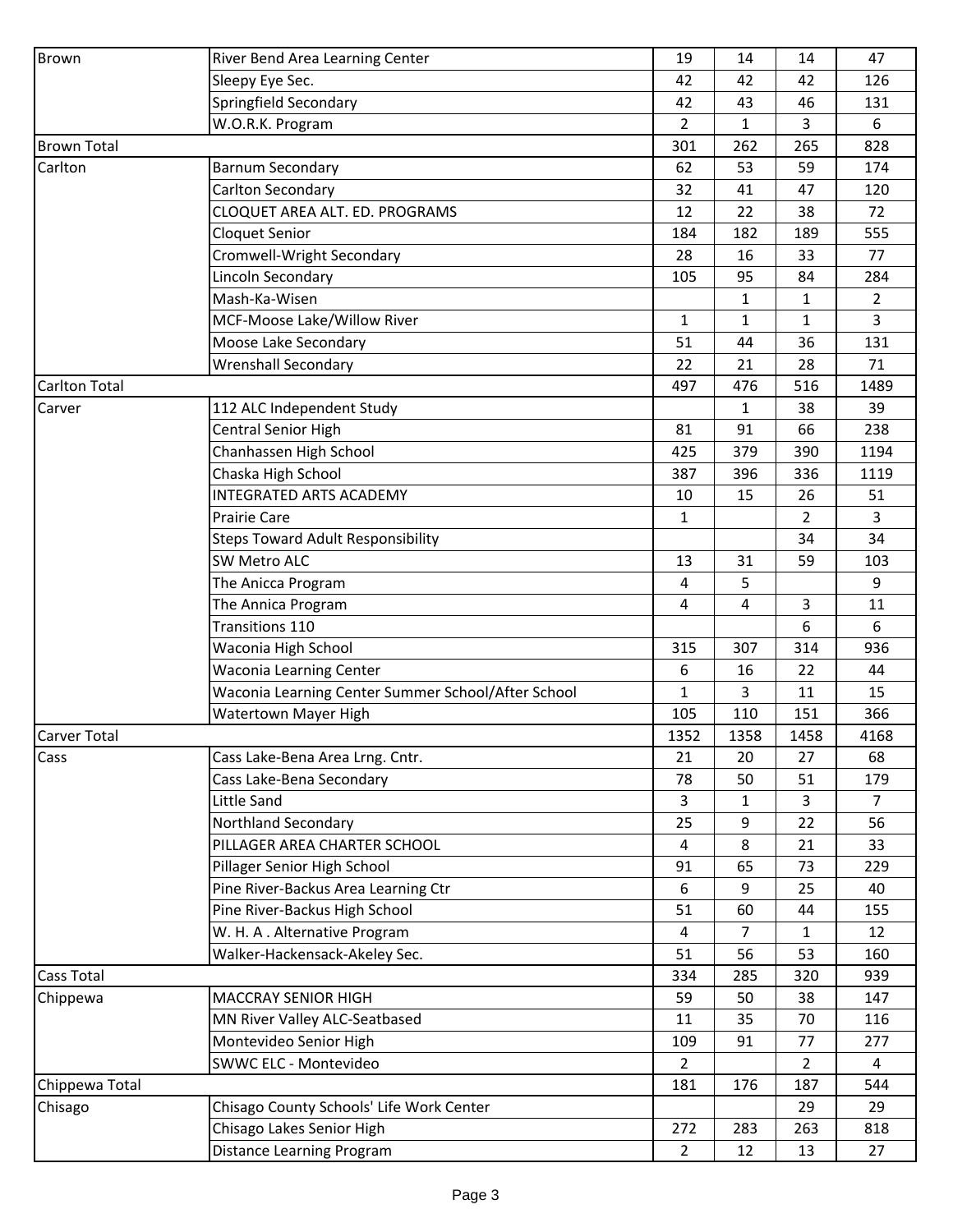|                         | <b>Fairview Day Treatment Center</b>                |                | 3              | 1              | 4              |
|-------------------------|-----------------------------------------------------|----------------|----------------|----------------|----------------|
|                         | MN Correctional Facility-Rush City                  | 1              |                | $\mathbf{1}$   | $\overline{2}$ |
|                         | North Branch Lab School ALC                         | $\overline{2}$ | 12             | 6              | 20             |
|                         | North Branch Senior High                            | 247            | 215            | 181            | 643            |
|                         | Pathway to Change                                   | $\overline{2}$ | 3              | 3              | 8              |
|                         | Rush City Secondary                                 | 67             | 62             | 58             | 187            |
|                         | Skillbuilding Opportunities for Academic Resiliency |                | $\overline{2}$ |                | $\overline{2}$ |
|                         | TRIO Wolf Creek Distance Learning                   | 13             | 39             | 107            | 159            |
| Chisago Total           |                                                     | 606            | 631            | 662            | 1899           |
| Clay                    | <b>Barnesville Secondary</b>                        | 60             | 77             | 50             | 187            |
|                         | Clay County Outreach Center                         | $\overline{2}$ | 3              |                | 5              |
| Chisago                 | Dilworth-Glyndon-Felton Senior High                 | 105            | 113            | 99             | 317            |
|                         | <b>Glacial Ridge Transitional Skills Program</b>    |                | 3              | 6              | 9              |
|                         | <b>Hawley Secondary</b>                             | 78             | 80             | 63             | 221            |
|                         | Intensive Interagency Program                       | 3              | $\overline{2}$ | 1              | 6              |
|                         | Lakes Country Youth Educ Svcs                       | 1              | 12             | 36             | 49             |
|                         | Moorhead High School                                | 466            | 460            | 435            | 1361           |
|                         | Red River Area Learning Center                      | 21             | 20             | 34             | 75             |
|                         | <b>Ulen-Hitterdal Secondary</b>                     | 21             | 30             | 20             | 71             |
|                         | West Central Academy-N                              | $\overline{2}$ | 1              | 4              | $\overline{7}$ |
|                         | <b>West Central Academy-S</b>                       | 12             | 4              | 6              | 22             |
| Clay Total              |                                                     | 771            | 805            | 754            | 2330           |
| Clearwater              | <b>Bagley ALP</b>                                   |                |                | 1              | $\mathbf{1}$   |
|                         | <b>Bagley Secondary</b>                             | 65             | 62             | 50             | 177            |
|                         | Clearbrook-Gonvick Secondary                        | 47             | 37             | 25             | 109            |
| <b>Clearwater Total</b> |                                                     | 112            | 99             | 76             | 287            |
| Cook                    | Cook County Senior High                             | 32             | 45             | 43             | 120            |
| Cook Total              |                                                     | 32             | 45             | 43             | 120            |
| Cottonwood              | Mountain Lake Secondary                             | 46             | 40             | 39             | 125            |
|                         | Red Rock Ridge Area Learning Center                 | 4              | 10             | 8              | 22             |
|                         | SWWC ELC - Windom                                   | 6              | 6              | 6              | 18             |
|                         | Westbrook-Walnut Grove Secondary                    | 23             | 19             | 21             | 63             |
|                         | Windom Senior High                                  | 79             | 77             | 78             | 234            |
| <b>Cottonwood Total</b> |                                                     | 158            | 152            | 152            | 462            |
| Crow Wing               | <b>Brainerd Senior High</b>                         | 491            | 462            | 470            | 1423           |
|                         | Crosby-Ironton Secondary                            | 82             | 80             | 73             | 235            |
|                         | Crosslake Community High School                     | 19             | 28             | 55             | 102            |
|                         | ISD 181 Learning Center                             | 8              | 30             | 108            | 146            |
|                         | <b>Lincoln Education Center</b>                     | 12             | 10             | 8              | 30             |
|                         | Pequot Lakes Senior High                            | 151            | 146            | 132            | 429            |
| Crow Wing Total         |                                                     | 763            | 756            | 846            | 2365           |
| Dakota                  | 917 Dash                                            | $\overline{2}$ | 4              | 8              | 14             |
|                         | 917 Intra-Dakota Educational Alt                    | 5              | 5              | $\overline{2}$ | 12             |
|                         | 917 Paces                                           | $\overline{2}$ | $\overline{2}$ | $\overline{2}$ | 6              |
|                         | 917 Sun                                             | 19             | 8              | 25             | 52             |
|                         | 917 Transitional Education Serv Alt                 |                |                | 103            | 103            |
|                         | ABE Diploma Program                                 |                |                | 36             | 36             |
|                         | Academic Arts High School                           | 14             | 27             | 39             | 80             |
|                         | <b>ANTHONY LOUIS CENTER</b>                         | $\overline{2}$ | 1              | $\overline{2}$ | 5              |
|                         | Apple Valley Senior High                            | 457            | 404            | 348            | 1209           |
|                         | <b>BES Transition Program</b>                       |                |                | 40             | 40             |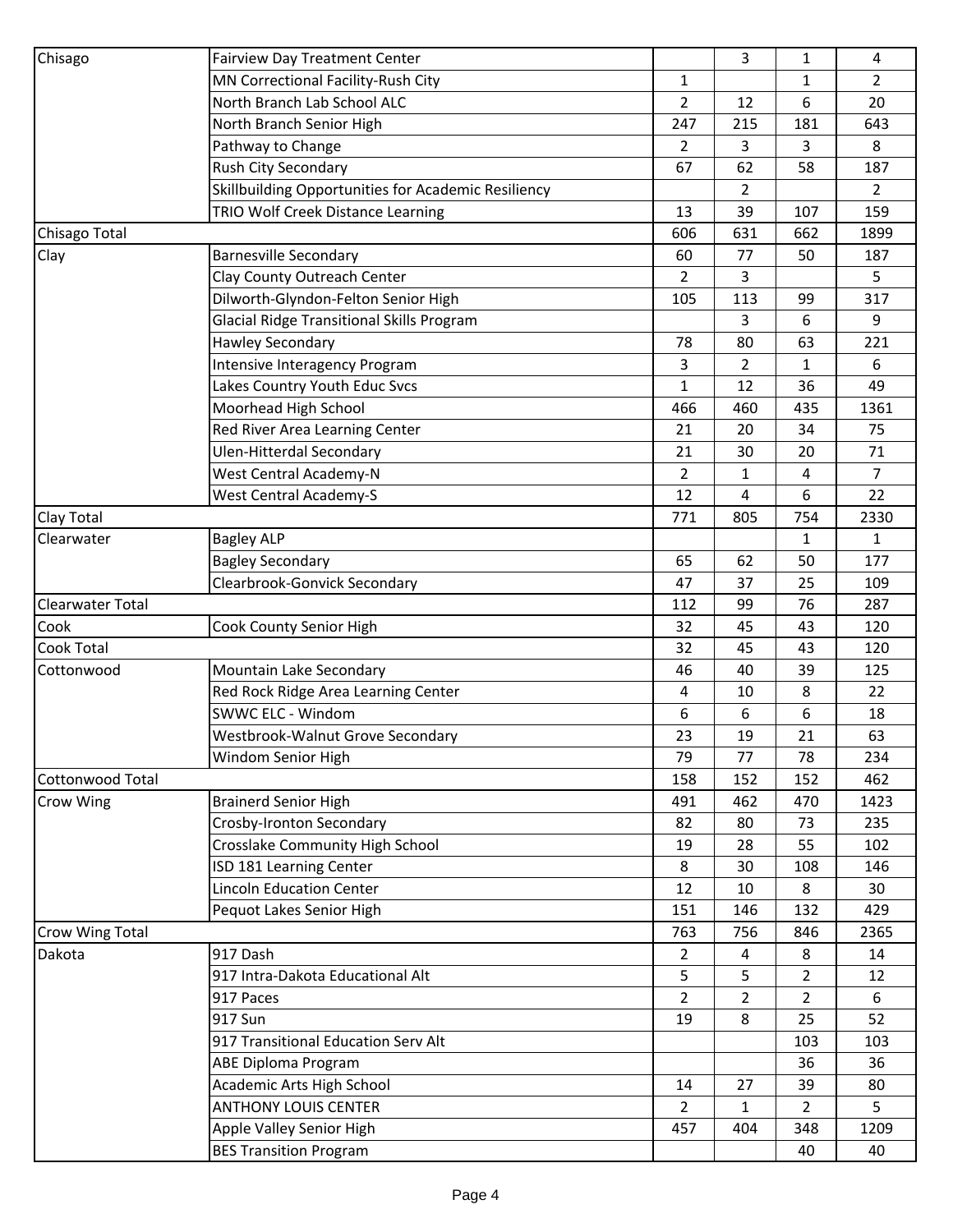| Dakota         | <b>BlueSky Charter School</b>                         | 69   | 123  | 244            | 436   |
|----------------|-------------------------------------------------------|------|------|----------------|-------|
|                | <b>Branch Out Transitional Services</b>               |      |      | 28             | 28    |
|                | Burnsville Alternative High School                    | 8    | 47   | 120            | 175   |
|                | <b>Burnsville High School</b>                         | 612  | 598  | 602            | 1812  |
|                | Customized Alternative Solutions for Education (CASE) |      |      | 4              | 4     |
|                | Dakota County Area Learning School - South            | 10   |      |                | 10    |
|                | Dakota Cty. ALC                                       | 3    | 66   | 198            | 267   |
|                | Dakota Prairie Area Learning Center                   |      |      | 4              | 4     |
|                | Dakota Ridge School                                   | 14   | 17   | 23             | 54    |
|                | Deaf/Hard of Hearing                                  |      | 2    | 1              | 3     |
|                | Eagan Senior High                                     | 486  | 534  | 445            | 1465  |
|                | <b>Eastview Senior High</b>                           | 627  | 514  | 499            | 1640  |
|                | Farmington High School                                | 566  | 558  | 536            | 1660  |
|                | FIT Academy High School                               | 14   |      |                | 14    |
|                | <b>Hastings Alternative Center</b>                    | 5    | 9    | 10             | 24    |
|                | Hastings High School                                  | 384  | 353  | 322            | 1059  |
|                | Henry Sibley High School                              | 412  | 369  | 329            | 1110  |
|                | Lakeville Area Learning Center                        | 4    | 15   | 40             | 59    |
|                |                                                       | 472  | 447  | 460            | 1379  |
|                | Lakeville North High                                  |      | 477  |                |       |
|                | Lakeville South High<br>Link12 Lakeville              | 450  |      | 438            | 1365  |
|                |                                                       | 9    | 13   | 17             | 39    |
|                | New Chance                                            | 1    | 2    |                | 3     |
|                | Options                                               | 9    | 6    | 4              | 19    |
|                | Randolph Secondary                                    | 41   | 59   | 36             | 136   |
|                | Riverside School                                      | 8    | 5    | $\overline{7}$ | 20    |
|                | Rosemount Area Learning Center                        | 18   | 29   | 70             | 117   |
|                | Rosemount Senior High                                 | 654  | 621  | 508            | 1783  |
|                | S St. Paul Community Lrng. Cntr.                      | 16   | 24   | 60             | 100   |
|                | <b>School of Environmental Studies</b>                |      | 187  | 162            | 349   |
|                | Simley Alternative Program                            |      | 12   | 14             | 26    |
|                | Simley Senior High                                    | 316  | 246  | 249            | 811   |
|                | South St. Paul Secondary                              | 245  | 207  | 202            | 654   |
|                | <b>STAARS</b>                                         |      |      | 11             | 11    |
|                | <b>TEA</b>                                            | 5    | 4    | 4              | 13    |
|                | <b>Transition Plus</b>                                |      |      | 119            | 119   |
|                | West Heights ALC                                      | 1    | 14   | 60             | 75    |
|                | West Heights Extended Day                             |      | 2    | $\overline{7}$ | 9     |
| Dakota Total   |                                                       | 5960 | 6011 | 6438           | 18409 |
| Dodge          | <b>HAYFIELD SECONDARY</b>                             | 50   | 44   | 56             | 150   |
|                | Kasson-Mantorville Senior High                        | 172  | 148  | 176            | 496   |
|                | <b>Triton High School</b>                             | 87   | 84   | 79             | 250   |
| Dodge Total    |                                                       | 309  | 276  | 311            | 896   |
| <b>Douglas</b> | Alexandria Area High School                           | 341  | 314  | 320            | 975   |
|                | Brandon-Evansville High School                        | 33   | 29   | 30             | 92    |
|                | Osakis Secondary                                      | 73   | 72   | 57             | 202   |
|                | RUNESTONE REGIONAL LEARNING CENTER                    | 13   | 27   | 59             | 99    |
| Douglas Total  |                                                       | 460  | 442  | 466            | 1368  |
| Faribault      | <b>Blue Earth Area Secondary</b>                      | 86   | 84   | 74             | 244   |
|                | SOUTHERN PLAINS AREA LEARNING CNTR.                   | 15   | 8    | 22             | 45    |
|                | United South Central High School                      | 59   | 58   | 52             | 169   |
|                | Winnebago                                             | 3    | 3    | 3              | 9     |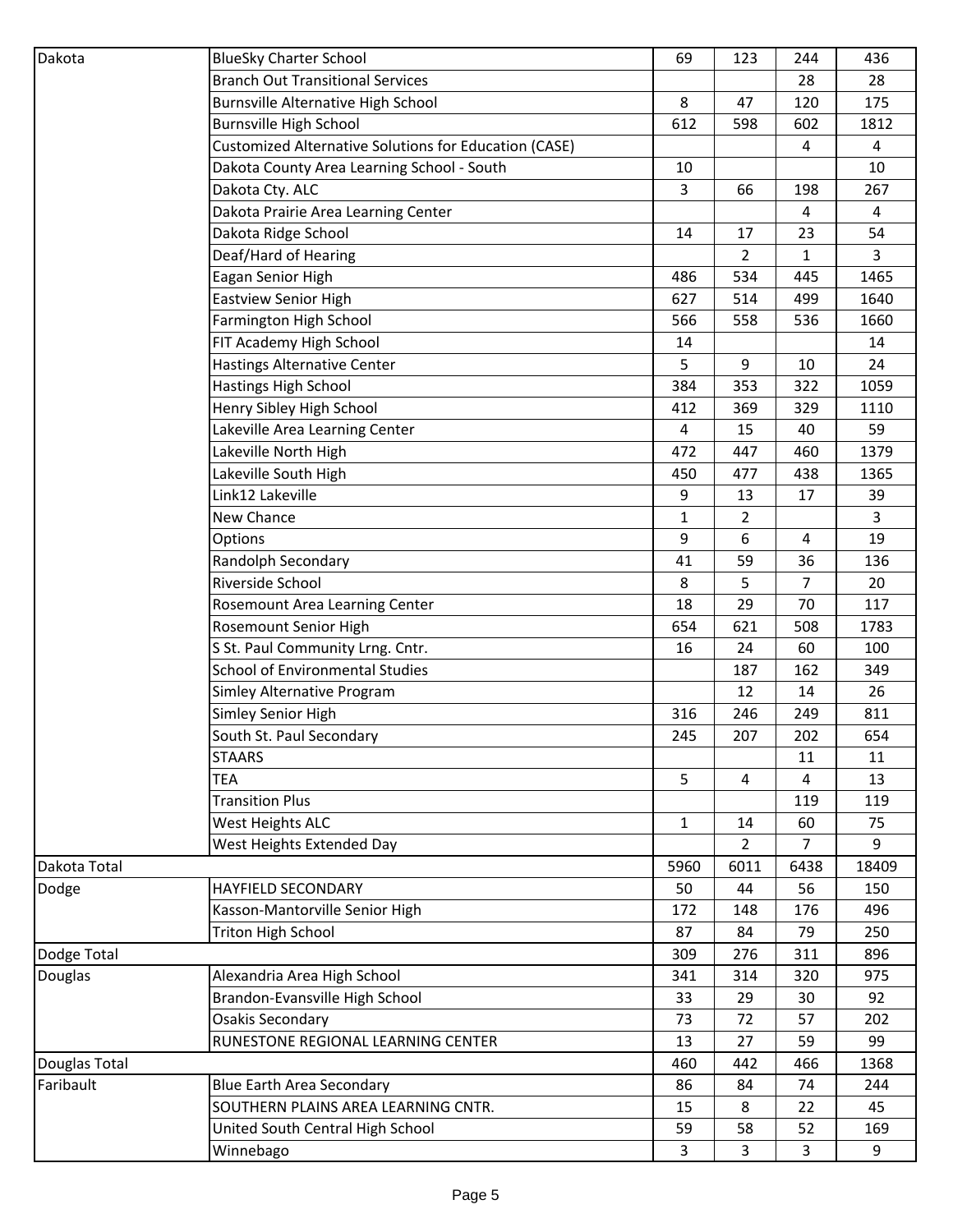| <b>Faribault Total</b>         |                                           | 163            | 153            | 151              | 467            |
|--------------------------------|-------------------------------------------|----------------|----------------|------------------|----------------|
| Fillmore                       | Enrich Kingsland                          | 3              | $\mathbf{1}$   | 1                | 5              |
|                                | Fillmore Central Senior High              | 39             | 51             | 45               | 135            |
|                                | Kingsland Junior/Senior High School       | 51             | 37             | 38               | 126            |
|                                | Lanesboro Secondary                       | 35             | 33             | 22               | 90             |
|                                | Mabel-Canton Secondary                    | 20             | 29             | 18               | 67             |
|                                | Rushford-Peterson Senior High             | 52             | 53             | 48               | 153            |
|                                | <b>SMEC ALC</b>                           | $\overline{2}$ | $\overline{7}$ | 16               | 25             |
| <b>Fillmore Total</b>          |                                           | 202            | 211            | 188              | 601            |
| Freeborn                       | Albert Lea Area Learning Center           | 3              | 25             | 67               | 95             |
|                                | Albert Lea Senior High                    | 282            | 215            | 235              | 732            |
|                                | Alden-Conger Secondary                    | 29             | 52             | 35               | 116            |
|                                | Enrich Alden                              | $\mathbf{1}$   | 3              |                  | $\overline{4}$ |
|                                | Glenville-Emmons Secondary                | 19             | 24             | 10               | 53             |
| Freeborn Total                 |                                           | 334            | 319            | 347              | 1000           |
| Goodhue                        | <b>Cannon Falls Secondary</b>             | 102            | 96             | 93               | 291            |
|                                | Goodhue Secondary                         | 61             | 60             | 37               | 158            |
|                                | Kenyon-Wanamingo Senior High              | 54             | 57             | 68               | 179            |
|                                | MCF-Redwing, Maginnis High School         | $\overline{7}$ | 18             | 28               | 53             |
|                                | Pathways Program Grades 8-12              | 9              | 4              | 15               | 28             |
|                                | Pine Island Secondary                     | 109            | 95             | 88               | 292            |
|                                | <b>Reach Programs</b>                     | $\overline{4}$ | 5              | 16               | 25             |
|                                | Red Wing Senior High                      | 204            | 176            | 185              | 565            |
|                                | Tower View Alternative High School        | 2              | 25             | 40               | 67             |
|                                | Zumbrota-Mazeppa Senior High              | 93             | 97             | 71               | 261            |
| Goodhue Total                  |                                           | 645            | 633            | 641              | 1919           |
| Grant                          | Ashby Secondary                           | 27             | 27             | 15               | 69             |
|                                | <b>Herman Secondary</b>                   | 11             | 3              | 12               | 26             |
|                                | WEST CENTRAL AREA SECONDARY               | 51             | 60             | 50               | 161            |
|                                |                                           | 89             | 90             | 77               | 256            |
|                                | Sun                                       | 11             | 9              | 7                | 27             |
|                                | 277 WESTONKA AREA LEARNING ACADEMY        |                |                | $\mathbf{1}$     | $\mathbf{1}$   |
| <b>Grant Total</b><br>Hennepin | 800 W Broadway                            | $\mathbf{1}$   | $\overline{2}$ | 16               | 19             |
|                                | 800 W Broadway Extended                   |                | $\mathbf{1}$   | 20               | 21             |
|                                | Achieve                                   | $\overline{3}$ | $\overline{2}$ | $\overline{2}$   | $\overline{7}$ |
|                                | <b>Adult Academics</b>                    |                |                | $\boldsymbol{6}$ | 6              |
|                                | ALC Extended Day                          | $\mathbf{1}$   |                |                  | $\mathbf{1}$   |
|                                | ALC Independent Study                     |                |                | $\overline{2}$   | $\overline{2}$ |
|                                | <b>ALC Senior High</b>                    | 8              | 33             | 122              | 163            |
|                                | Allina PHP CT                             | $\overline{2}$ | 3              | 3                | 8              |
|                                | American Indian OIC                       | 5              | 12             | 18               | 35             |
|                                | American Indian OIC Extended              |                | 1              | $\overline{2}$   | 3              |
|                                | Anoka-Hennepin Technical High School      |                |                | 90               | 90             |
|                                | Augsburg Fairview Academy                 | $\overline{4}$ | 15             | 66               | 85             |
|                                | <b>Beacon ALP</b>                         | 3              | 38             | 54               | 95             |
|                                | <b>Bloomington Transition Center</b>      |                |                | 27               | 27             |
|                                | Brooklyn Center Early College Academy     | $\mathbf{1}$   | 14             | 37               | 52             |
|                                | Brooklyn Center High School               | 151            | 118            | 127              | 396            |
|                                | Brooklyn Center Independent Study Program | $\mathbf{1}$   | 4              | 4                | 9              |
|                                | Center School                             | 9              | 11             | 19               | 39             |
|                                | Champlin Park High School                 | 759            | 689            | 667              | 2115           |
|                                |                                           |                |                |                  |                |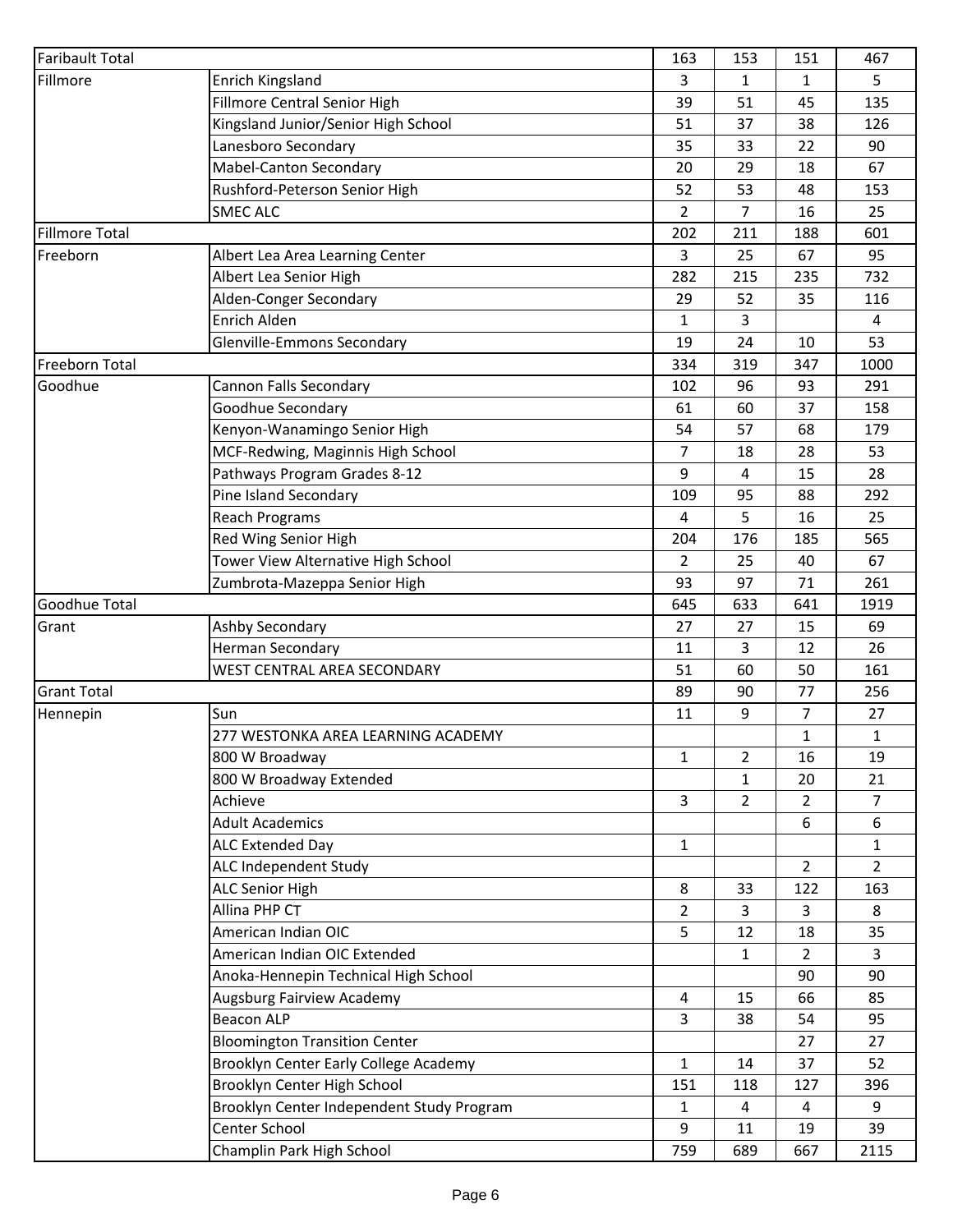| Hennepin                   | Choice Alternative High School     |                |                | 94             | 94             |
|----------------------------|------------------------------------|----------------|----------------|----------------|----------------|
| <b>CIP</b>                 |                                    | $\overline{7}$ | $\overline{7}$ | 14             | 28             |
| Downtown Campus            |                                    | 8              | 22             | 81             | 111            |
|                            | Eagle Ridge Academy Charter School | 59             | 50             | 45             | 154            |
|                            | <b>Eden Prairie Senior High</b>    | 736            | 705            | 747            | 2188           |
| <b>Edina Senior High</b>   |                                    | 658            | 664            | 666            | 1988           |
| <b>Edison Senior High</b>  |                                    | 219            | 219            | 231            | 669            |
|                            | El Colegio Charter School          | 25             | 22             | 17             | 64             |
| Epsilon                    |                                    | 6              | 8              | 11             | 25             |
| <b>FAIR Senior High</b>    |                                    | 73             | 44             | 41             | 158            |
| Fairview                   |                                    | $\mathbf{1}$   |                | $\overline{2}$ | 3              |
| Focus                      |                                    |                |                | 26             | 26             |
|                            | <b>Harrison Education Center</b>   | 4              | 9              | 4              | 17             |
| Headway Academy            |                                    | 9              | $\overline{7}$ | $\overline{7}$ | 23             |
|                            | Headway Academy North              | 5              | 7              | 3              | 15             |
|                            | Hennepin Gateway To College        | 1              | 4              | 78             | 83             |
| Henry Senior High          |                                    | 265            | 224            | 245            | 734            |
|                            | Heritage STEM Academy              | 27             | 23             | 26             | 76             |
|                            | Hiawatha Collegiate High School    | 134            | 99             | 97             | 330            |
| <b>Highview ALC</b>        |                                    | 14             | 51             | 144            | 209            |
| <b>Hopkins Senior High</b> |                                    | 557            | 535            | 496            | 1588           |
|                            | Insight School of Minnesota        | 73             | 89             | 129            | 291            |
| Intersect                  |                                    |                |                | 6              | 6              |
| InVEST High School         |                                    | 18             | 17             | 12             | 47             |
|                            | Jefferson Senior High              | 423            | 408            | 390            | 1221           |
|                            | Kennedy Senior High                | 419            | 358            | 354            | 1131           |
|                            | Lincoln International School       | 32             | 29             | 45             | 106            |
|                            | Lionsgate Academy - Minnetonka     | 24             | 27             | 27             | 78             |
|                            | Longfellow Alternative             | $\overline{2}$ | 16             | 46             | 64             |
|                            | Loring Nicollet Extended           | $\mathbf{1}$   | 4              | 10             | 15             |
| Loring-Nicollet High       |                                    | 3              | 12             | 30             | 45             |
|                            | Maple Grove Senior High            | 625            | 571            | 544            | 1740           |
| Melrose                    |                                    | $\overline{4}$ | 1              | $\overline{2}$ | 7              |
|                            | Menlo Park Academy                 | 8              | 13             | 46             | 67             |
| <b>MERC</b>                |                                    | 6              | 10             | 49             | 65             |
|                            | Metro Schools Charter              | 65             | 73             | 71             | 209            |
|                            | Minneapolis On Line Learning       | 8              | 9              | 30             | 47             |
|                            | Minnesota Virtual Schools          | 48             | 94             | 173            | 315            |
|                            | Minnetonka Senior High             | 873            | 821            | 800            | 2494           |
|                            | MOUND WESTONKA HIGH SCHOOL         | 221            | 198            | 183            | 602            |
| MPS Metro C                |                                    | 5              | 5              | $\overline{2}$ | 12             |
| MPS Metro HA               |                                    | $\overline{7}$ | 4              | 1              | 12             |
| MTS High School            |                                    | 46             | 38             | 38             | 122            |
|                            | MTS Pease Academy                  | $\overline{2}$ | 5              | 14             | 21             |
|                            | NECA Independent Study             |                | 1              | $\overline{2}$ | 3              |
|                            | North Academy Senior High          | 127            | 117            | 71             | 315            |
|                            | North Education Center Academy     | $\overline{4}$ | 19             | 51             | 74             |
|                            | Oak Hills High School              | $\overline{2}$ | $\overline{2}$ |                | $\overline{4}$ |
| <b>OMEGON</b>              |                                    | $\overline{3}$ | $\overline{2}$ | 5              | 10             |
|                            | Options At Edina High School       |                |                | $\mathbf{1}$   | $\mathbf{1}$   |
| Orono Senior High          |                                    | 248            | 250            | 222            | 720            |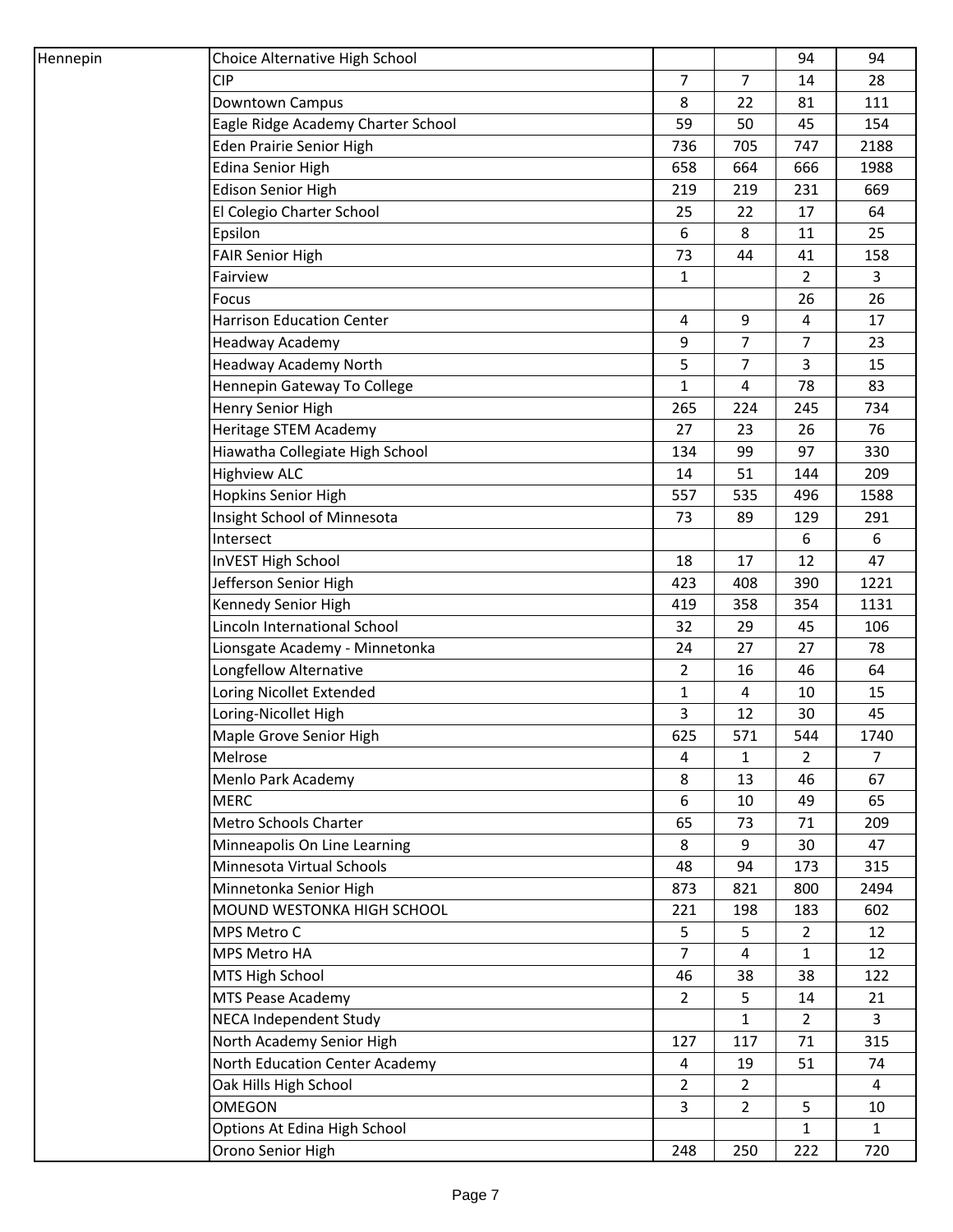| Hennepin | <b>Osseo Secondary Transition Center</b> |                |                | 69             | 69             |
|----------|------------------------------------------|----------------|----------------|----------------|----------------|
|          | Osseo Senior High                        | 556            | 517            | 513            | 1586           |
|          | Paragon Academy                          | 4              | $\overline{2}$ |                | 6              |
|          | Park Center IB World School              | 572            | 513            | 494            | 1579           |
|          | Parkers Lake High School                 |                |                | $\overline{7}$ | $\overline{7}$ |
|          | Parnassus Preparatory School-Rhetoric    | 39             | 19             | 14             | 72             |
|          | Perpich Center For Arts Education        |                | 60             | 65             | 125            |
|          | Phase                                    |                |                | 22             | 22             |
|          | Phoenix School                           | $\mathbf{1}$   | $\overline{2}$ | 5              | 8              |
|          | PIM Arts High School                     | 95             | 92             | 85             | 272            |
|          | Plymouth Youth Center                    | 9              | 19             | 54             | 82             |
|          | Plymouth Youth Center Extended           | $\mathbf{1}$   | $\overline{7}$ | 29             | 37             |
|          | Prairie Care Brooklyn Park - IHP         | 12             | $\overline{2}$ | 5              | 19             |
|          | Pralrie Care Brooklyn Park Day Program   | 5              | $\mathbf{1}$   |                | $6\,$          |
|          | Prairie Care Edina - PHP                 | $\overline{2}$ | 3              | 3              | 8              |
|          | Prairie Seeds High School Academy        | 45             | 53             | 53             | 151            |
|          | Richfield College Experience Program     | 13             | $\overline{7}$ | 38             | 58             |
|          | Richfield Senior High                    | 289            | 251            | 263            | 803            |
|          | <b>River Bend Educational Center</b>     | 5              | 1              |                | 6              |
|          | Robbinsdale Armstrong Senior High        | 495            | 500            | 465            | 1460           |
|          | Robbinsdale Cooper Senior High           | 501            | 369            | 389            | 1259           |
|          | Robbinsdale Transition Center            |                |                | 53             | 53             |
|          | Rockford Secondary                       | 127            | 127            | 128            | 382            |
|          | Rogers Senior High                       | 427            | 393            | 387            | 1207           |
|          | Ronald McDonald House                    |                | $\overline{2}$ |                | $\overline{2}$ |
|          | <b>RONDO CAMPUS</b>                      | 15             | 30             | 61             | 106            |
|          | Roosevelt High School - SWS              |                |                | 3              | 3              |
|          | Roosevelt Senior High                    | 253            | 245            | 240            | 738            |
|          | Safe                                     | 9              | 6              | 4              | 19             |
|          | <b>SAGE Academy Charter School</b>       | 15             | 23             | 20             | 58             |
|          | <b>Secondary Special Education</b>       |                |                | 25             | 25             |
|          | <b>SOAR Campus</b>                       |                | 1              | 64             | 65             |
|          | South Education Center Academy           | 5              | 23             | 58             | 86             |
|          | South Senior High                        | 448            | 420            | 396            | 1264           |
|          | Southwest High School - SWS              |                | $\mathbf{1}$   |                | $\mathbf{1}$   |
|          | Southwest Senior High                    | 530            | 466            | 430            | 1426           |
|          | Special Ed.                              |                |                | 14             | 14             |
|          | St. Anthony Village Senior High          | 171            | 166            | 170            | 507            |
|          | St. Louis Park Senior High               | 376            | 377            | 323            | 1076           |
|          | <b>Stadium View</b>                      | 12             | 13             | 17             | 42             |
|          | <b>Strive Secondary</b>                  |                | $\mathbf{1}$   |                | $\mathbf{1}$   |
|          | <b>Strive Transition</b>                 |                | 1              | $\overline{4}$ | 5              |
|          | <b>Sun Transition</b>                    |                |                | 51             | 51             |
|          | <b>Tassel Transition</b>                 |                |                | 60             | 60             |
|          | The Alternative Program (TAP)            | 49             | 29             | 29             | 107            |
|          | <b>Transition Plus</b>                   |                |                | 76             | 76             |
|          | <b>Transition Plus Services</b>          |                |                | 261            | 261            |
|          | Ubah Medical Academy Charter School      | 58             | 57             | 70             | 185            |
|          | <b>Unity Campus</b>                      | 27             | 19             | 50             | 96             |
|          | <b>VECTOR Basic</b>                      |                |                | 35             | 35             |
|          | <b>VECTOR Low Incidence</b>              |                |                | 25             | 25             |
|          |                                          |                |                |                |                |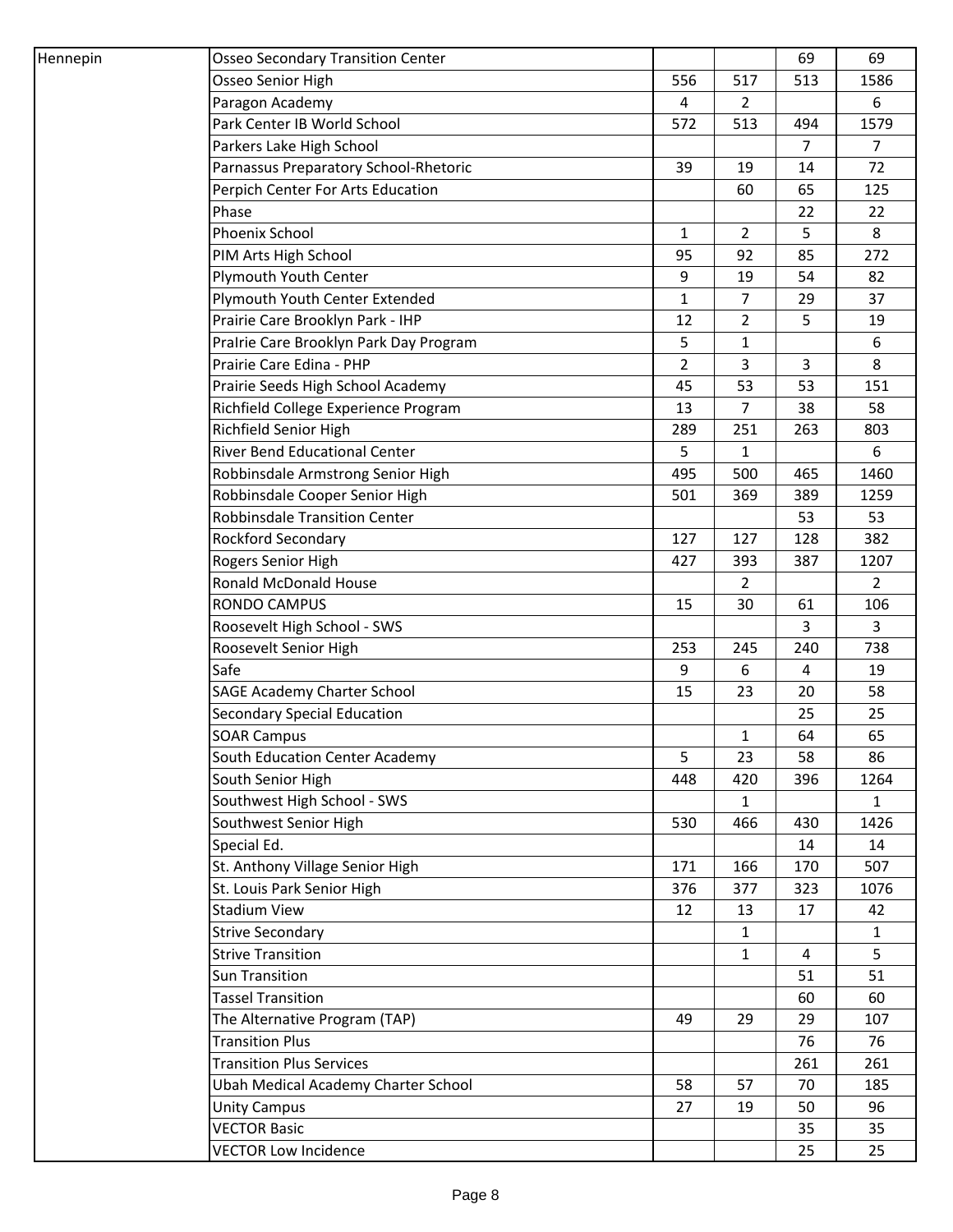| Hennepin             | Venture Academy                                 | 55             | 54             | 47             | 156            |
|----------------------|-------------------------------------------------|----------------|----------------|----------------|----------------|
|                      | VOA High School                                 | 6              | 16             | 75             | 97             |
|                      | <b>Volunteers of America Extended</b>           |                | $\overline{2}$ | $\overline{7}$ | 9              |
|                      | Washburn Senior High                            | 416            | 408            | 378            | 1202           |
|                      | Watershed High School                           | 9              | 11             | 25             | 45             |
|                      | Wayzata High                                    | 906            | 878            | 804            | 2588           |
|                      | <b>Wayzata Transition School</b>                |                |                | 15             | 15             |
|                      | Wellstone High School - SWS                     |                | 3              | 29             | 32             |
|                      | Wellstone International High                    | 27             | 35             | 51             | 113            |
|                      | West Academy                                    | 3              | $\overline{2}$ | $\overline{2}$ | $\overline{7}$ |
|                      | <b>West Education Center Alternative</b>        | $\overline{2}$ | 15             | 63             | 80             |
|                      | <b>West Transition</b>                          |                |                | 14             | 14             |
| Hennepin Total       |                                                 | 13654          | 13087          | 14856          | 41597          |
| Houston              | Caledonia Senior High                           | 64             | 67             | 62             | 193            |
|                      |                                                 |                |                |                |                |
|                      | <b>Houston Secondary</b>                        | 32             | 36             | 28             | 96             |
|                      | <b>HVED Spectrum Program</b>                    | $\mathbf{1}$   |                |                | $\mathbf{1}$   |
|                      | LA CRESCENT JR-SR.                              | 104            | 86             | 92             | 282            |
|                      | La Crescent Secondary Montessori & STEM Academy | 3              | 4              | 1              | 8              |
|                      | Minnesota Virtual Academy                       | 134            | 159            | 216            | 509            |
|                      | <b>Spring Grove Secondary</b>                   | 26             | 30             | 30             | 86             |
|                      | Summit Learning Program                         | 4              | 7              | 5              | 16             |
| <b>Houston Total</b> |                                                 | 368            | 389            | 434            | 1191           |
| Hubbard              | HEADWATERS EDUC LEARNING PROGRAM                | $\mathbf{1}$   | 8              | 21             | 30             |
|                      | Laporte Secondary                               | 19             | 25             | 10             | 54             |
|                      | Nevis Secondary                                 | 48             | 40             | 35             | 123            |
|                      | Park Rapids Senior High                         | 119            | 92             | 96             | 307            |
|                      |                                                 | 187            | 165            | 162            | 514            |
| Isanti               | Braham Area Secondary                           | 48             | 54             | 50             | 152            |
| <b>Hubbard Total</b> | Cambridge-Isanti High School                    | 374            | 383            | 356            | 1113           |
|                      | Moving Forward                                  |                |                | 12             | 12             |
|                      | Riverside Academy                               | $\overline{7}$ | 14             | 12             | 33             |
|                      | <b>Riverside Academy IS</b>                     |                | 6              | 27             | 33             |
| Isanti Total         |                                                 | 429            | 457            | 457            | 1343           |
| Itasca               | <b>Bigfork Secondary</b>                        | 29             | 22             | 18             | 69             |
|                      | Deer River High School ALP                      | $\mathbf{1}$   | 4              | $\overline{2}$ | $\overline{7}$ |
|                      | Deer River Secondary                            | 59             | 54             | 47             | 160            |
|                      | <b>GRAND RAPIDS AREA LEARNING CENTER</b>        | 13             | 23             | 61             | 97             |
|                      | <b>Grand Rapids Senior High</b>                 | 308            | 266            | 245            | 819            |
|                      | <b>Greenway Senior High</b>                     | 77             | 63             | 76             | 216            |
|                      | <b>ITASKIN EDUCATION CENTER</b>                 | 12             | 9              | 4              | 25             |
|                      | Nashwauk Secondary                              | 35             | 46             | 35             | 116            |
|                      | Nashwauk-Keewatin ALP                           | $\overline{4}$ | 7              | 7              | 18             |
|                      | Northern Lights Community School                | 13             | 9              | 16             | 38             |
| Itasca Total         |                                                 | 551            | 503            | 511            | 1565           |
| Jackson              | Heron Lake-Okabena Secondary                    | 46             | 26             | 23             | 95             |
|                      | Jackson County Central Senior High              | 92             | 80             | 95             | 267            |
| Jackson Total        |                                                 | 138            | 106            | 118            | 362            |
| Kanabec              | LION Program - Alternative Education            | $\overline{2}$ | 4              | 4              | 10             |
|                      | MORA ALTERNATIVE LEARNING CENTER                | 6              | 18             | 41             | 65             |
|                      | Mora Secondary                                  | 128            | 110            | 107            | 345            |
|                      | Ogilvie Secondary                               | 47             | 39             | 32             | 118            |
|                      |                                                 |                |                |                |                |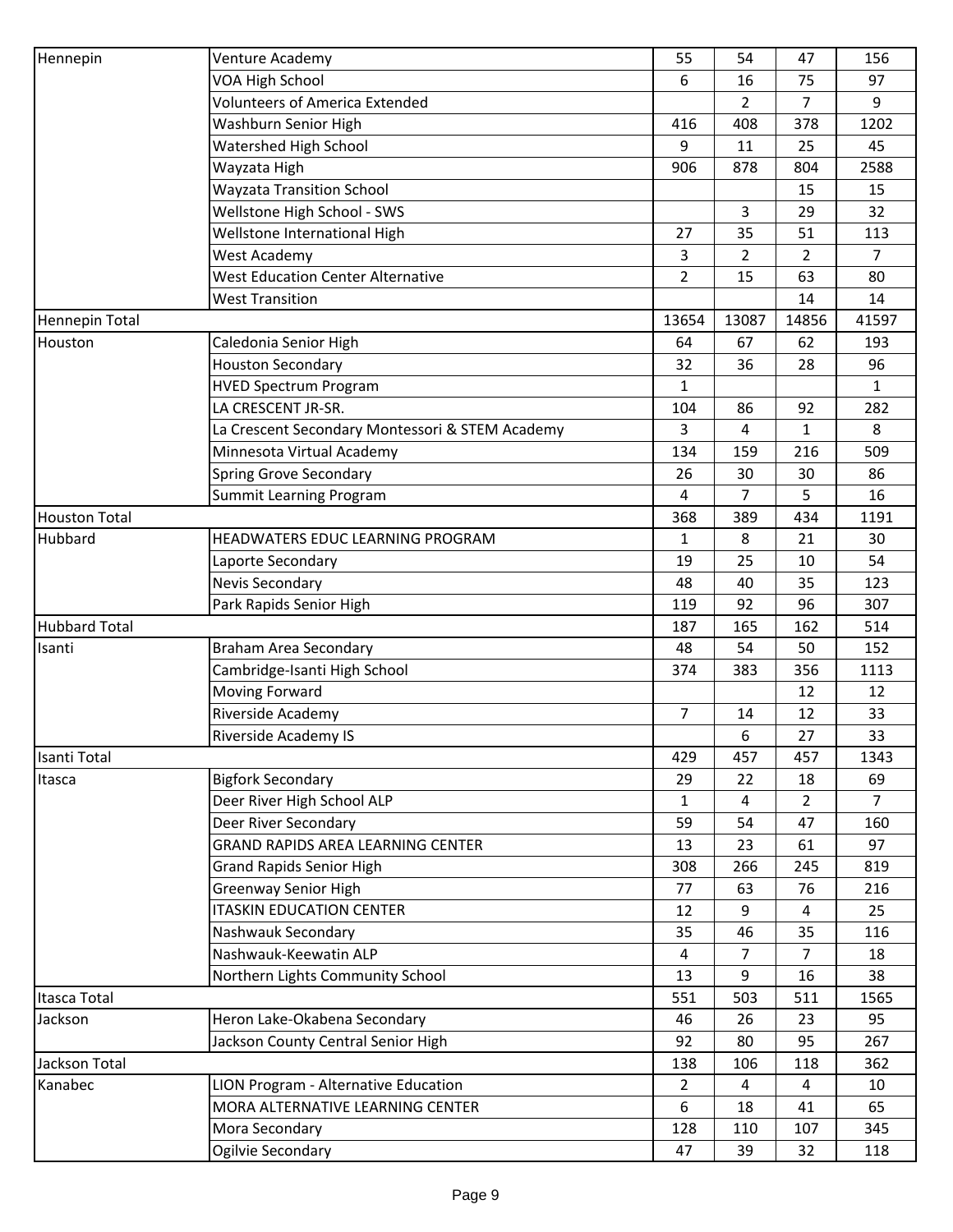| Kanabec Total<br>Kandiyohi<br><b>DREAM Technical Academy</b><br>Lake Park School<br>Lakeview School<br>New London Alternative School<br>New London-Spicer Sr.<br><b>Prairie Lakes Education Center</b><br>SWWC ELC - Willmar<br>Willmar Area Learning Center<br>Willmar Senior High |                                    | 183            | 171            | 184            | 538          |
|-------------------------------------------------------------------------------------------------------------------------------------------------------------------------------------------------------------------------------------------------------------------------------------|------------------------------------|----------------|----------------|----------------|--------------|
|                                                                                                                                                                                                                                                                                     |                                    | 18             | 9              | 11             | 38           |
|                                                                                                                                                                                                                                                                                     |                                    | 3              | $\overline{2}$ | $\mathbf{1}$   | 6            |
|                                                                                                                                                                                                                                                                                     |                                    |                |                | $\mathbf{1}$   | $\mathbf{1}$ |
|                                                                                                                                                                                                                                                                                     |                                    | $\overline{3}$ | 4              | 11             | 18           |
|                                                                                                                                                                                                                                                                                     |                                    | 116            | 116            | 97             | 329          |
|                                                                                                                                                                                                                                                                                     |                                    | 10             | 10             | 14             | 34           |
|                                                                                                                                                                                                                                                                                     |                                    | $\overline{2}$ | 3              |                | 5            |
|                                                                                                                                                                                                                                                                                     |                                    | 33             | 44             | 36             | 113          |
|                                                                                                                                                                                                                                                                                     |                                    | 329            | 309            | 240            | 878          |
| Kandiyohi Total                                                                                                                                                                                                                                                                     |                                    | 514            | 497            | 411            | 1422         |
| Kittson                                                                                                                                                                                                                                                                             | Kittson Central Secondary          | 13             | 12             | 21             | 46           |
|                                                                                                                                                                                                                                                                                     | Lancaster Secondary                | 13             | 7              | $\overline{7}$ | 27           |
|                                                                                                                                                                                                                                                                                     | <b>Tri-County Secondary</b>        | 16             | 12             | 17             | 45           |
| <b>Kittson Total</b>                                                                                                                                                                                                                                                                |                                    | 42             | 31             | 45             | 118          |
| Koochiching                                                                                                                                                                                                                                                                         | <b>Falls Secondary</b>             | 80             | 68             | 87             | 235          |
|                                                                                                                                                                                                                                                                                     | <b>Indus Secondary</b>             | 5              | $\overline{7}$ | 10             | 22           |
|                                                                                                                                                                                                                                                                                     | ISD 361 - ALC Program              | $\overline{4}$ | 6              | 12             | 22           |
|                                                                                                                                                                                                                                                                                     | Littlefork-Big Falls Secondary     | 27             | 22             | 29             | 78           |
|                                                                                                                                                                                                                                                                                     | Northome Secondary                 | 9              | 11             | 9              | 29           |
| <b>Koochiching Total</b>                                                                                                                                                                                                                                                            |                                    |                | 114            | 147            | 386          |
| Lac qui Parle                                                                                                                                                                                                                                                                       | Dawson-Boyd Secondary              | 41             | 53             | 45             | 139          |
|                                                                                                                                                                                                                                                                                     | Lac qui Parle Valley Secondary     | 53             | 48             | 54             | 155          |
| Lac qui Parle Total                                                                                                                                                                                                                                                                 |                                    | 94             | 101            | 99             | 294          |
| Lake                                                                                                                                                                                                                                                                                | <b>Two Harbors Secondary</b>       | 90             | 91             | 93             | 274          |
|                                                                                                                                                                                                                                                                                     | Wm. M. Kelley Secondary            | 20             | 20             | 25             | 65           |
| Lake Total                                                                                                                                                                                                                                                                          |                                    | 110            | 111            | 118            | 339          |
| Lake of the Woods                                                                                                                                                                                                                                                                   | Lake of The Woods Secondary        | 48             | 28             | 44             | 120          |
|                                                                                                                                                                                                                                                                                     |                                    | 48             | 28             | 44             | 120          |
| Lesueur                                                                                                                                                                                                                                                                             | <b>Cleveland Secondary</b>         | 47             | 36             | 46             | 129          |
| Lake of the Woods Total                                                                                                                                                                                                                                                             | <b>EdVisions Off Campus School</b> | 23             | 22             | 18             | 63           |
|                                                                                                                                                                                                                                                                                     | Le Sueur-Henderson High School     | 85             | 72             | 80             | 237          |
|                                                                                                                                                                                                                                                                                     | Tri-City United High School        | 139            | 137            | 138            | 414          |
|                                                                                                                                                                                                                                                                                     | Waterville-Elysian-Morristown Sr.  | 53             | 54             | 59             | 166          |
| Lesueur Total                                                                                                                                                                                                                                                                       |                                    | 347            | 321            | 341            | 1009         |
| Lincoln                                                                                                                                                                                                                                                                             | Hendricks Senior High              | 7              | 5              | 7              | 19           |
|                                                                                                                                                                                                                                                                                     | <b>MNVSS</b>                       | 5              | 1              | 8              | 14           |
|                                                                                                                                                                                                                                                                                     | RTR High School                    | 47             | 48             | 41             | 136          |
| Lincoln Total                                                                                                                                                                                                                                                                       |                                    | 59             | 54             | 56             | 169          |
| Lyon                                                                                                                                                                                                                                                                                | Lakeview Secondary                 | 36             | 42             | 61             | 139          |
|                                                                                                                                                                                                                                                                                     | <b>Marshall High School</b>        | 208            | 204            | 198            | 610          |
|                                                                                                                                                                                                                                                                                     | Marshall Learning Center           |                |                | 1              | $\mathbf{1}$ |
|                                                                                                                                                                                                                                                                                     | <b>MATEC</b>                       | $\overline{3}$ | 20             | 28             | 51           |
|                                                                                                                                                                                                                                                                                     | Minneota Secondary                 | 56             | 53             | 45             | 154          |
|                                                                                                                                                                                                                                                                                     | Project Search-Avera Marshall      |                |                | 8              | 8            |
|                                                                                                                                                                                                                                                                                     | <b>SWWC ELC - Belview</b>          | 4              | 5              |                | 9            |
|                                                                                                                                                                                                                                                                                     | <b>Tracy Secondary</b>             | 75             | 57             | 67             | 199          |
| Lyon Total                                                                                                                                                                                                                                                                          |                                    | 382            | 381            | 408            | 1171         |
| Mahnomen                                                                                                                                                                                                                                                                            | MAHNOMEN AREA LEARNING CENTER      | 18             | 8              | 8              | 34           |
|                                                                                                                                                                                                                                                                                     | Mahnomen Secondary                 | 43             | 45             | 30             | 118          |
|                                                                                                                                                                                                                                                                                     | Waubun ALC                         | 3              | 6              | 3              | 12           |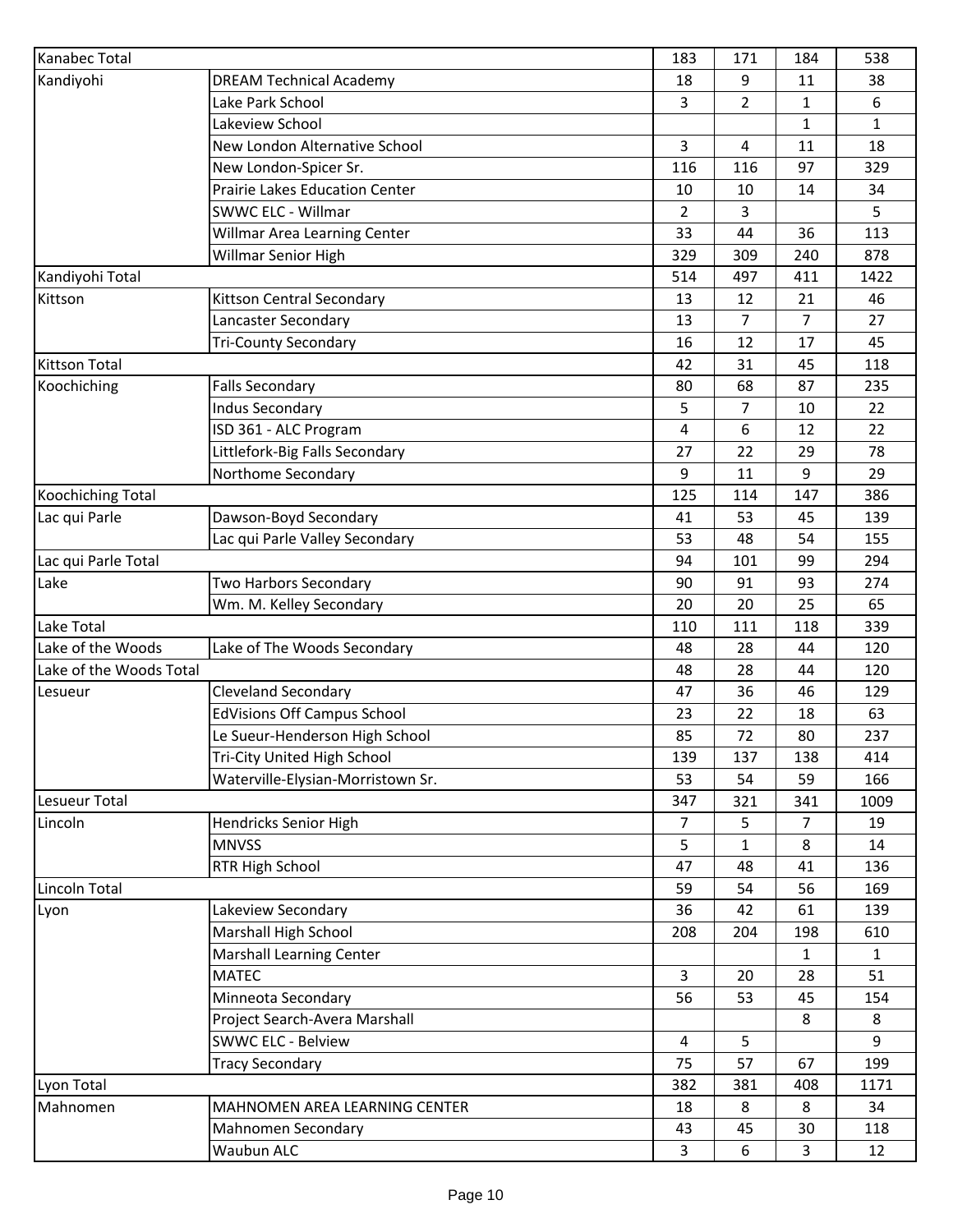| Mahnomen                                                                                                                                                                                                                                                                                                                                                                                                                                                                                                                                                                                                                                                                                                                                                                                                                                                                                                                                                               | Waubun Area Learning Program        | 3              | 2   | 1              | 6              |
|------------------------------------------------------------------------------------------------------------------------------------------------------------------------------------------------------------------------------------------------------------------------------------------------------------------------------------------------------------------------------------------------------------------------------------------------------------------------------------------------------------------------------------------------------------------------------------------------------------------------------------------------------------------------------------------------------------------------------------------------------------------------------------------------------------------------------------------------------------------------------------------------------------------------------------------------------------------------|-------------------------------------|----------------|-----|----------------|----------------|
|                                                                                                                                                                                                                                                                                                                                                                                                                                                                                                                                                                                                                                                                                                                                                                                                                                                                                                                                                                        | Waubun Secondary                    | 43             | 27  | 29             | 99             |
| <b>Mahnomen Total</b>                                                                                                                                                                                                                                                                                                                                                                                                                                                                                                                                                                                                                                                                                                                                                                                                                                                                                                                                                  |                                     | 110            | 88  | 71             | 269            |
| Marshall                                                                                                                                                                                                                                                                                                                                                                                                                                                                                                                                                                                                                                                                                                                                                                                                                                                                                                                                                               |                                     | 13             | 14  | 10             | 37             |
|                                                                                                                                                                                                                                                                                                                                                                                                                                                                                                                                                                                                                                                                                                                                                                                                                                                                                                                                                                        | Marshall County Central High        | 34             | 36  | 22             | 92             |
|                                                                                                                                                                                                                                                                                                                                                                                                                                                                                                                                                                                                                                                                                                                                                                                                                                                                                                                                                                        | Stephen Senior High                 | 27             | 27  | 18             | 72             |
|                                                                                                                                                                                                                                                                                                                                                                                                                                                                                                                                                                                                                                                                                                                                                                                                                                                                                                                                                                        | Warren-Alvarado-Oslo Secondary      | 33             | 31  | 27             | 91             |
| Grygla Secondary<br><b>Marshall Total</b><br>Fairmont Jr./Sr. High School<br>Granada Huntley East Chain High School<br>Martin County West Senior High<br>Southern Plains Bridges<br><b>Truman Secondary</b><br>Cornerstone<br>CROW RIVER AREA LEARNING CENTER<br>Glencoe-Silver Lake Senior High<br>Hutchinson Night Alt Learning Ctr<br>Hutchinson Senior High<br><b>Hutchinson Transition Assistance PG</b><br>Lester Prairie Secondary<br>New Century Academy<br>A.C.G.C. Secondary<br><b>Eden Valley Secondary</b><br>Litchfield Area Learning Program<br>Litchfield Senior High<br><b>SWWC ELC - Cosmos</b><br>Credit Recovery<br><b>ISLE AREA LEARNING CENTER</b><br><b>Isle Secondary</b><br>KOKESH AREA LEARNING CENTER<br>Milaca Area Learning Center<br>Milaca Secondary High<br>Mille Lacs Academy (Nexus)<br>Onamia High School<br><b>Onward Transition Program</b><br>Princeton Area Learning Center<br>Princeton High School<br>Princeton Online Academy |                                     | 107            | 108 | 77             | 292            |
| Martin                                                                                                                                                                                                                                                                                                                                                                                                                                                                                                                                                                                                                                                                                                                                                                                                                                                                                                                                                                 |                                     | 137            | 120 | 144            | 401            |
|                                                                                                                                                                                                                                                                                                                                                                                                                                                                                                                                                                                                                                                                                                                                                                                                                                                                                                                                                                        |                                     | 23             | 18  | 20             | 61             |
|                                                                                                                                                                                                                                                                                                                                                                                                                                                                                                                                                                                                                                                                                                                                                                                                                                                                                                                                                                        |                                     | 58             | 44  | 57             | 159            |
|                                                                                                                                                                                                                                                                                                                                                                                                                                                                                                                                                                                                                                                                                                                                                                                                                                                                                                                                                                        |                                     | 4              | 5   | 3              | 12             |
|                                                                                                                                                                                                                                                                                                                                                                                                                                                                                                                                                                                                                                                                                                                                                                                                                                                                                                                                                                        |                                     | 15             | 10  | 9              | 34             |
| <b>Martin Total</b>                                                                                                                                                                                                                                                                                                                                                                                                                                                                                                                                                                                                                                                                                                                                                                                                                                                                                                                                                    |                                     | 237            | 197 | 233            | 667            |
| Mcleod                                                                                                                                                                                                                                                                                                                                                                                                                                                                                                                                                                                                                                                                                                                                                                                                                                                                                                                                                                 |                                     | 1              | 5   | 2              | 8              |
|                                                                                                                                                                                                                                                                                                                                                                                                                                                                                                                                                                                                                                                                                                                                                                                                                                                                                                                                                                        |                                     | $\mathbf{1}$   | 7   | 13             | 21             |
|                                                                                                                                                                                                                                                                                                                                                                                                                                                                                                                                                                                                                                                                                                                                                                                                                                                                                                                                                                        |                                     | 140            | 131 | 109            | 380            |
|                                                                                                                                                                                                                                                                                                                                                                                                                                                                                                                                                                                                                                                                                                                                                                                                                                                                                                                                                                        |                                     |                |     | $\overline{2}$ | $\overline{2}$ |
|                                                                                                                                                                                                                                                                                                                                                                                                                                                                                                                                                                                                                                                                                                                                                                                                                                                                                                                                                                        |                                     | 239            | 240 | 204            | 683            |
|                                                                                                                                                                                                                                                                                                                                                                                                                                                                                                                                                                                                                                                                                                                                                                                                                                                                                                                                                                        |                                     |                |     | 14             | 14             |
|                                                                                                                                                                                                                                                                                                                                                                                                                                                                                                                                                                                                                                                                                                                                                                                                                                                                                                                                                                        |                                     | 37             | 45  | 29             | 111            |
|                                                                                                                                                                                                                                                                                                                                                                                                                                                                                                                                                                                                                                                                                                                                                                                                                                                                                                                                                                        |                                     | 23             | 24  | 26             | 73             |
| <b>Mcleod Total</b>                                                                                                                                                                                                                                                                                                                                                                                                                                                                                                                                                                                                                                                                                                                                                                                                                                                                                                                                                    |                                     | 441            | 452 | 399            | 1292           |
| Meeker                                                                                                                                                                                                                                                                                                                                                                                                                                                                                                                                                                                                                                                                                                                                                                                                                                                                                                                                                                 |                                     | 74             | 59  | 65             | 198            |
|                                                                                                                                                                                                                                                                                                                                                                                                                                                                                                                                                                                                                                                                                                                                                                                                                                                                                                                                                                        |                                     | 83             | 76  | 69             | 228            |
|                                                                                                                                                                                                                                                                                                                                                                                                                                                                                                                                                                                                                                                                                                                                                                                                                                                                                                                                                                        |                                     |                |     | 13             | 13             |
|                                                                                                                                                                                                                                                                                                                                                                                                                                                                                                                                                                                                                                                                                                                                                                                                                                                                                                                                                                        |                                     | 115            | 125 | 111            | 351            |
|                                                                                                                                                                                                                                                                                                                                                                                                                                                                                                                                                                                                                                                                                                                                                                                                                                                                                                                                                                        |                                     | $\overline{4}$ | 6   | 5              | 15             |
| <b>Meeker Total</b>                                                                                                                                                                                                                                                                                                                                                                                                                                                                                                                                                                                                                                                                                                                                                                                                                                                                                                                                                    |                                     | 276            | 266 | 263            | 805            |
| Mille Lacs                                                                                                                                                                                                                                                                                                                                                                                                                                                                                                                                                                                                                                                                                                                                                                                                                                                                                                                                                             |                                     |                |     | 3              | 3              |
|                                                                                                                                                                                                                                                                                                                                                                                                                                                                                                                                                                                                                                                                                                                                                                                                                                                                                                                                                                        |                                     | 3              | 9   | 11             | 23             |
|                                                                                                                                                                                                                                                                                                                                                                                                                                                                                                                                                                                                                                                                                                                                                                                                                                                                                                                                                                        |                                     | 24             | 24  | 20             | 68             |
|                                                                                                                                                                                                                                                                                                                                                                                                                                                                                                                                                                                                                                                                                                                                                                                                                                                                                                                                                                        |                                     | 3              | 4   | 10             | 17             |
|                                                                                                                                                                                                                                                                                                                                                                                                                                                                                                                                                                                                                                                                                                                                                                                                                                                                                                                                                                        |                                     | $\mathbf{1}$   | 9   | 33             | 43             |
|                                                                                                                                                                                                                                                                                                                                                                                                                                                                                                                                                                                                                                                                                                                                                                                                                                                                                                                                                                        |                                     | 116            | 125 | 126            | 367            |
|                                                                                                                                                                                                                                                                                                                                                                                                                                                                                                                                                                                                                                                                                                                                                                                                                                                                                                                                                                        |                                     | 14             | 7   | 5              | 26             |
|                                                                                                                                                                                                                                                                                                                                                                                                                                                                                                                                                                                                                                                                                                                                                                                                                                                                                                                                                                        |                                     | 43             | 39  | 37             | 119            |
|                                                                                                                                                                                                                                                                                                                                                                                                                                                                                                                                                                                                                                                                                                                                                                                                                                                                                                                                                                        |                                     |                |     | 14             | 14             |
|                                                                                                                                                                                                                                                                                                                                                                                                                                                                                                                                                                                                                                                                                                                                                                                                                                                                                                                                                                        |                                     | 6              | 13  | 30             | 49             |
|                                                                                                                                                                                                                                                                                                                                                                                                                                                                                                                                                                                                                                                                                                                                                                                                                                                                                                                                                                        |                                     | 222            | 244 | 225            | 691            |
|                                                                                                                                                                                                                                                                                                                                                                                                                                                                                                                                                                                                                                                                                                                                                                                                                                                                                                                                                                        |                                     | 12             | 17  | 20             | 49             |
|                                                                                                                                                                                                                                                                                                                                                                                                                                                                                                                                                                                                                                                                                                                                                                                                                                                                                                                                                                        | <b>RUM RIVER NORTH</b>              | 13             | 10  | 9              | 32             |
| Mille Lacs Total                                                                                                                                                                                                                                                                                                                                                                                                                                                                                                                                                                                                                                                                                                                                                                                                                                                                                                                                                       |                                     | 457            | 501 | 543            | 1501           |
| Morrison                                                                                                                                                                                                                                                                                                                                                                                                                                                                                                                                                                                                                                                                                                                                                                                                                                                                                                                                                               | <b>Healy Secondary</b>              | 96             | 83  | 98             | 277            |
|                                                                                                                                                                                                                                                                                                                                                                                                                                                                                                                                                                                                                                                                                                                                                                                                                                                                                                                                                                        | LITTLE FALLS CONTINUING EDUCATION   | $\mathbf{1}$   | 19  | 43             | 63             |
|                                                                                                                                                                                                                                                                                                                                                                                                                                                                                                                                                                                                                                                                                                                                                                                                                                                                                                                                                                        | Little Falls Senior High            | 201            | 165 | 154            | 520            |
|                                                                                                                                                                                                                                                                                                                                                                                                                                                                                                                                                                                                                                                                                                                                                                                                                                                                                                                                                                        | Mid State Ed Dist Steps Trans. Prog |                |     | 8              | 8              |
|                                                                                                                                                                                                                                                                                                                                                                                                                                                                                                                                                                                                                                                                                                                                                                                                                                                                                                                                                                        | Royalton High School                | 72             | 77  | 63             | 212            |
|                                                                                                                                                                                                                                                                                                                                                                                                                                                                                                                                                                                                                                                                                                                                                                                                                                                                                                                                                                        | Swanville Secondary                 | 21             | 20  | 17             | 58             |
|                                                                                                                                                                                                                                                                                                                                                                                                                                                                                                                                                                                                                                                                                                                                                                                                                                                                                                                                                                        | Upsala Secondary                    | 31             | 36  | 29             | 96             |
|                                                                                                                                                                                                                                                                                                                                                                                                                                                                                                                                                                                                                                                                                                                                                                                                                                                                                                                                                                        | WIN-High School                     | 4              | 6   | $\overline{2}$ | 12             |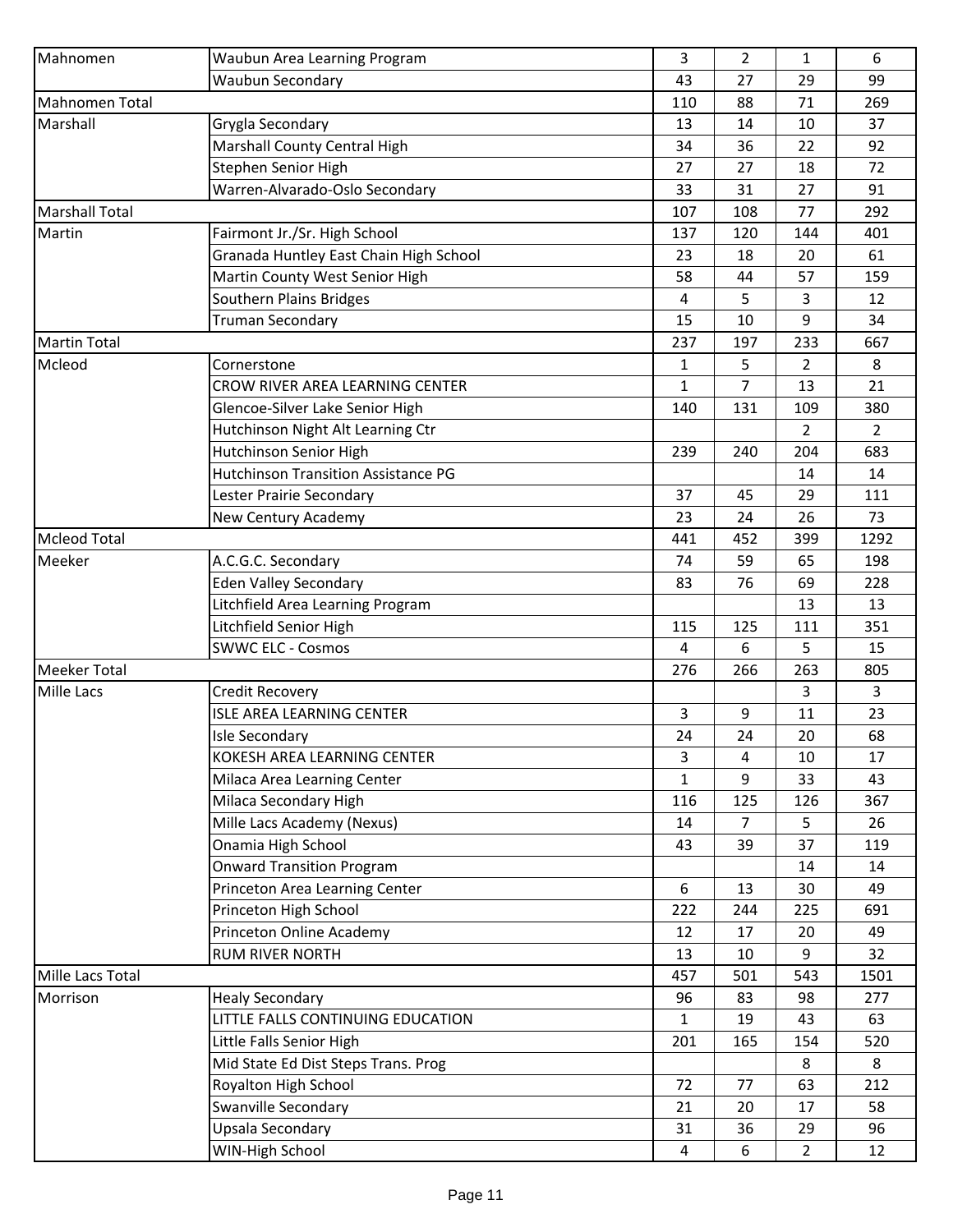| <b>Morrison Total</b> |                                                        | 426            | 406            | 414            | 1246           |
|-----------------------|--------------------------------------------------------|----------------|----------------|----------------|----------------|
| Mower                 | Austin Area Learning Center                            | 18             | 30             | 90             | 138            |
|                       | Austin Senior High                                     | 354            | 324            | 301            | 979            |
|                       | <b>CARDS Program</b>                                   |                | 4              | 1              | 5              |
|                       | Enrich Program                                         | $\mathbf{1}$   |                |                | $\mathbf{1}$   |
|                       | <b>Grand Meadow Senior High</b>                        | 30             | 31             | 33             | 94             |
|                       | LeRoy Secondary                                        | 18             | 19             | 16             | 53             |
|                       | Lyle Secondary                                         | 18             | 24             | 16             | 58             |
|                       | <b>New Dominion Academy</b>                            | 13             | 8              | 3              | 24             |
|                       | <b>Oakland Education Center</b>                        | $\overline{7}$ | 6              | 5              | 18             |
|                       | Southland Senior High                                  | 32             | 35             | 28             | 95             |
|                       | <b>Success Program</b>                                 | 1              | 6              | 1              | 8              |
| <b>Mower Total</b>    |                                                        | 492            | 487            | 494            | 1473           |
| Murray                | <b>Fulda Secondary</b>                                 | 24             | 20             | 26             | 70             |
|                       | Murray County Central Secondary                        | 50             | 53             | 54             | 157            |
| <b>Murray Total</b>   |                                                        | 74             | 73             | 80             | 227            |
| Nicollet              | <b>ASD Program</b>                                     |                |                | 3              | 3              |
|                       | Hoffman Learning Center                                | 9              | $\overline{2}$ | 5              | 16             |
|                       | Minnesota Valley School                                | $\overline{7}$ | 4              | 7              | 18             |
|                       | Nicollet Senior High School                            | 28             | 33             | 25             | 86             |
|                       | Rock Bend HS ALC                                       | $\overline{2}$ | 6              | 6              | 14             |
|                       | St. Peter High School                                  | 158            | 185            | 174            | 517            |
| <b>Nicollet Total</b> |                                                        | 204            | 230            | 220            | 654            |
| <b>Nobles</b>         | Adrian Secondary                                       | 42             | 43             | 49             | 134            |
|                       | <b>Ellsworth Secondary</b>                             | 10             | 10             | 16             | 36             |
|                       | Learning Center                                        | 14             | 20             | 46             | 80             |
|                       | Worthington 518 (Virtual Instruction By Excellence)    | 6              | 3              | 9              | 18             |
|                       | Worthington Senior High                                | 272            | 216            | 223            | 711            |
| <b>Nobles Total</b>   |                                                        | 344            | 292            | 343            | 979            |
| Norman                | Ada-Borup Secondary                                    | 54             | 46             | 76             | 176            |
|                       | Norman County East Secondary                           | 20             | 18             | 28             | 66             |
| Norman Total          |                                                        | 74             | 64             | 104            | 242            |
| Olmsted               | <b>Byron Senior High School</b>                        | 191            | 158            | 130            | 479            |
|                       | Care & Treatment JDC/Von Wald                          | 8              | 3              | $\overline{7}$ | 18             |
|                       | Century Senior High                                    | 379            | 432            | 354            | 1165           |
|                       | Chatfield Secondary                                    | 56             | 54             | 57             | 167            |
|                       | Dover-Eyota High School                                | 93             | 77             | 69             | 239            |
|                       | <b>FOCUS ALP</b>                                       | 8              | $\overline{4}$ | 6              | 18             |
|                       | John Marshall Senior High                              | 421            | 410            | 442            | 1273           |
|                       | LEAP - Launching Emerging Adults Program               |                |                | $\overline{7}$ | $\overline{7}$ |
|                       | Mayo Senior High                                       | 508            | 455            | 373            | 1336           |
|                       | PrairieCare                                            | 5              | 5              | 2              | 12             |
|                       | Project Search Mayo Clinic                             |                |                | 7              | $\overline{7}$ |
|                       | Rochester Academy for Independent Living (RAIL)        |                |                | 72             | 72             |
|                       | Rochester Alternative Learning Center                  | 41             | 101            | 210            | 352            |
|                       | Rochester Alternative Learning Center Recovery Program |                | 4              | 8              | 12             |
|                       | Rochester Beacon Academy                               | 26             | 10             | 7              | 43             |
|                       | Rochester Phoenix Academy                              | 9              | 11             | 11             | 31             |
|                       | ROCHESTER STEM ACADEMY                                 | 33             | 24             | 33             | 90             |
|                       | Rosa Parks Charter High School                         | 14             | 22             | 27             | 63             |
|                       |                                                        |                |                |                |                |
|                       | <b>Stewartville Senior High</b>                        | 145            | 152            | 135            | 432            |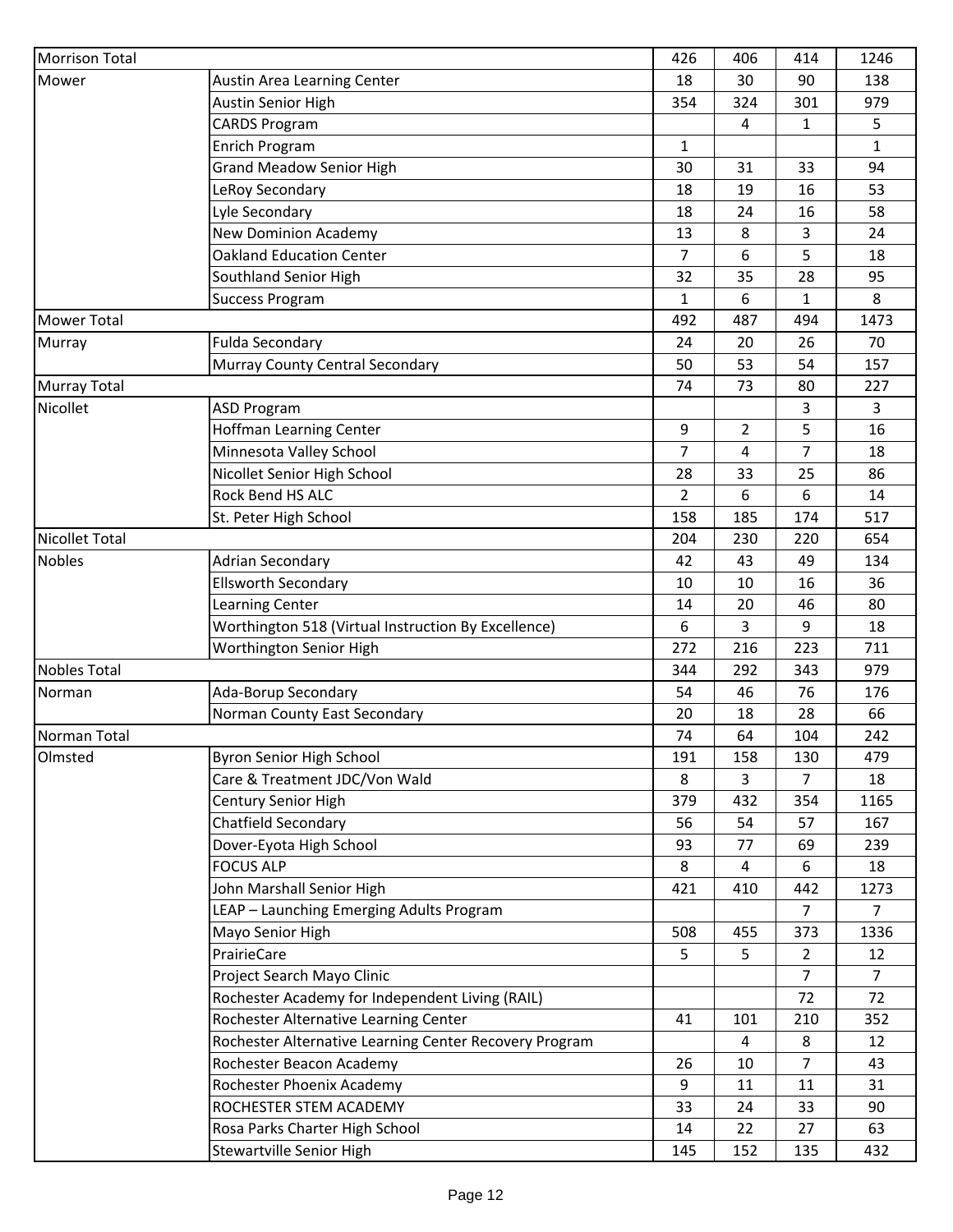| Olmsted                 | <b>Transition 2 Success</b>           |                |              | 14             | 14             |
|-------------------------|---------------------------------------|----------------|--------------|----------------|----------------|
|                         | Zumbro Area Learning Center           | 5              | 13           | 35             | 53             |
|                         | Zumbro Ed. Dist. Futures/Choice       | 3              | 2            | 5              | 10             |
| <b>Olmsted Total</b>    |                                       | 1945           | 1937         | 2011           | 5893           |
| <b>Otter Tail</b>       | <b>Battle Lake Secondary</b>          | 39             | 34           | 32             | 105            |
|                         | Fergus Falls Area Learning Center     | 19             | 20           | 27             | 66             |
|                         | <b>Henning Secondary</b>              | 25             | 28           | 36             | 89             |
|                         | iQ Academy Minnesota                  | 64             | 52           | 66             | 182            |
|                         | Kennedy High School                   | 156            | 142          | 140            | 438            |
|                         | Lakes Country Academy - FF            | 2              | 3            |                | 5              |
|                         | New York Mills Secondary              | 57             | 49           | 43             | 149            |
|                         | Parkers Prairie Secondary             | 46             | 49           | 45             | 140            |
|                         | Pelican Rapids Alt Center Mid-Level   | $\overline{2}$ |              |                | $\overline{2}$ |
|                         | Pelican Rapids Alt Learning Center    | $\overline{2}$ | 3            | 5              | 10             |
|                         | Pelican Rapids Secondary              | 66             | 67           | 65             | 198            |
|                         | Perham Area Learning Center           |                | 12           | 23             | 35             |
|                         | Perham Senior High                    | 122            | 94           | 113            | 329            |
|                         | <b>Underwood Secondary</b>            | 50             | 48           | 40             | 138            |
|                         | White Pine Academy                    | 4              | 1            | 1              | 6              |
| <b>Otter Tail Total</b> |                                       | 654            | 602          | 636            | 1892           |
| Pennington              | Goodridge Secondary                   | 10             | 12           | 15             | 37             |
|                         | Lincoln Senior High                   | 153            | 146          | 128            | 427            |
|                         | Northwest Area Learning Center        |                | 7            | 13             | 20             |
| Pennington Total        |                                       | 163            | 165          | 156            | 484            |
| Pine                    | Crossroads Area Learning Center       | $\overline{3}$ | 13           | 16             | 32             |
|                         | <b>East Central Senior Secondary</b>  | 42             | 55           | 33             | 130            |
|                         | <b>Empower Learning Center</b>        | 10             | 7            | 8              | 25             |
|                         | Hinckley-Finlayson Secondary          | 70             | 58           | 52             | 180            |
|                         | Pine City Area Learning Center        | 3              | 7            | 21             | 31             |
|                         | Pine City Secondary                   | 120            | 115          | 112            | 347            |
|                         | <b>Pine County Transition Program</b> |                |              | 12             | 12             |
|                         | Vision                                | 5              | 6            | $\overline{2}$ | 13             |
|                         | <b>Willow River Secondary</b>         | 41             | 27           | 24             | 92             |
| <b>Pine Total</b>       |                                       | 294            | 288          | 280            | 862            |
| Pipestone               | <b>Edgerton Secondary</b>             | 30             | 40           | 21             | 91             |
|                         | Pipestone Senior High                 | 87             | 79           | 67             | 233            |
|                         | <b>SWWC ELC - Pipestone</b>           | $\overline{2}$ | $\mathbf{1}$ |                | $\overline{3}$ |
| Pipestone Total         |                                       | 119            | 120          | 88             | 327            |
| Polk                    | Climax Secondary                      | 14             | 17           | 17             | 48             |
|                         | Crookston Secondary                   | 81             | 63           | 75             | 219            |
|                         | East Grand Forks Senior High          | 143            | 140          | 141            | 424            |
|                         | Fertile-Beltrami Secondary            | 45             | 26           | 38             | 109            |
|                         | <b>Fisher Secondary</b>               | 23             | 20           | 21             | 64             |
|                         | <b>Fosston Secondary</b>              | 48             | 51           | 49             | 148            |
|                         | New Paths Area Learning Center        | 18             | 17           | 17             | 52             |
|                         | Northern Lights Academy               | 3              | 4            | 4              | 11             |
|                         | Win-E-Mac Secondary                   | 26             | 35           | 36             | 97             |
| Polk Total              |                                       | 401            | 373          | 398            | 1172           |
| Pope                    | Minnewaska Area WIN Academy           | 5              | 3            | 3              | 11             |
|                         | Minnewaska Secondary                  | 102            | 100          | 81             | 283            |
| Pope Total              |                                       | 107            | 103          | 84             | 294            |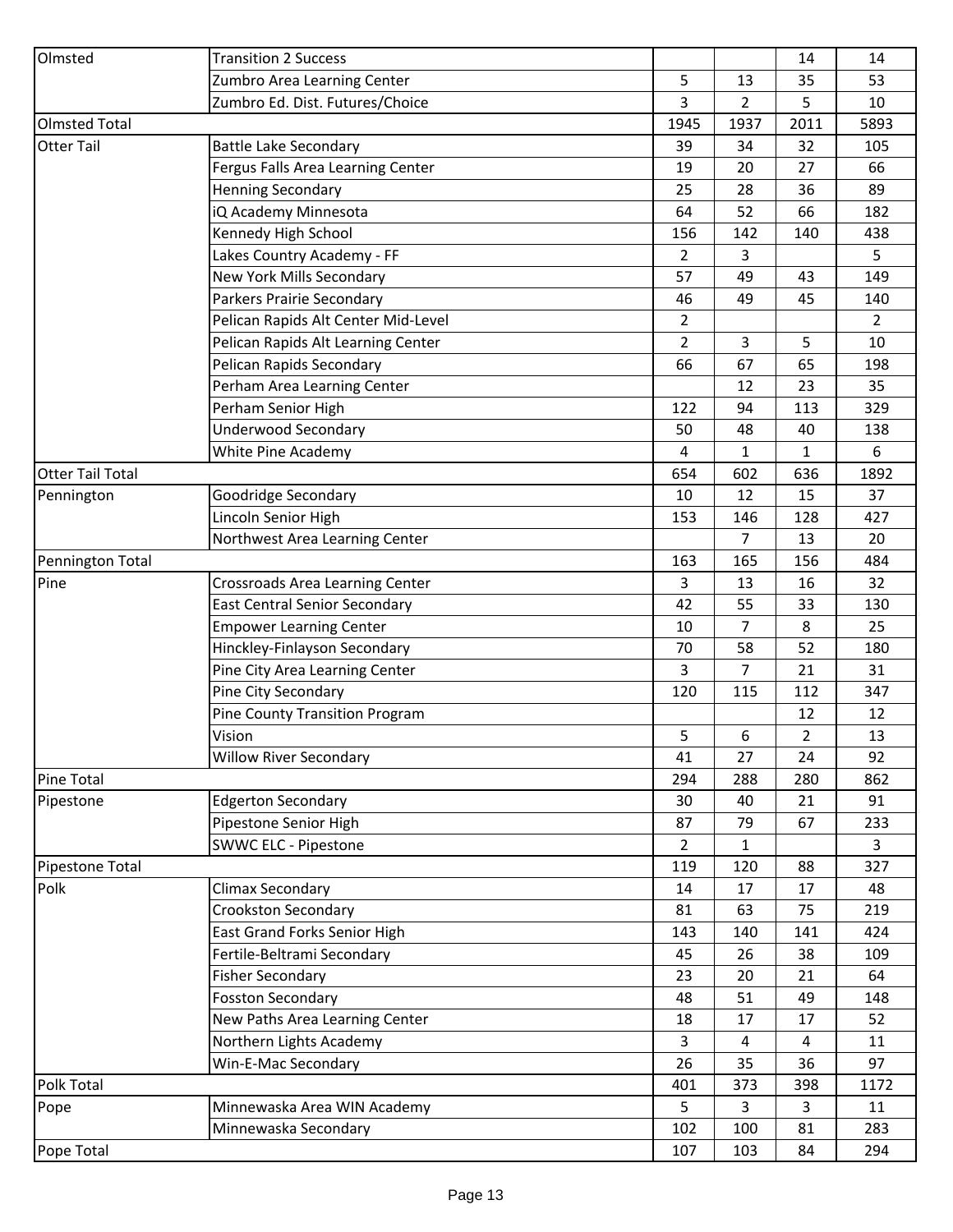| Ramsey | 916 MAHTOMEDI ACADEMY                           | $\overline{2}$ | 14             | 66             | 82             |
|--------|-------------------------------------------------|----------------|----------------|----------------|----------------|
|        | A. G. A. P. E. Teen Parent                      | 9              | 17             | 38             | 64             |
|        | AFSA High School                                | 65             | 57             | 57             | 179            |
|        | ALC Evening High School                         |                |                | 4              | $\overline{4}$ |
|        | ALC Gateway to College                          | $\mathbf{1}$   | 30             | 138            | 169            |
|        | Anna Westin House                               | 5              | 1              | $\overline{2}$ | 8              |
|        | Assessment Center                               |                |                | $\mathbf{1}$   | $\mathbf{1}$   |
|        | <b>Avalon School</b>                            | 48             | 41             | 57             | 146            |
|        | <b>Bridge View Special Education</b>            | 11             | 12             | 17             | 40             |
|        | Brittany's Place                                | $\mathbf{1}$   |                |                | 1              |
|        | Career and Life Transition Program - Shoreview  |                | $\mathbf{1}$   | 20             | 21             |
|        | Career and Life Transition Program - Twin Lakes |                |                | 47             | 47             |
|        | Career Pathways                                 | 9              | 13             | 63             | 85             |
|        | Central Senior High                             | 518            | 458            | 376            | 1352           |
|        | City Academy                                    | $\overline{2}$ | 15             | 100            | 117            |
|        | Community of Peace Academy High School          | 62             | 51             | 68             | 181            |
|        | Como Park Senior High                           | 300            | 323            | 278            | 901            |
|        | Creative Arts Secondary School                  | 44             | 46             | 36             | 126            |
|        | Cyber Village Academy                           | 29             | 18             | 27             | 74             |
|        | East View Academy                               | 8              | 29             | 101            | 138            |
|        | Face To Face Academy                            | 24             | 36             | 14             | 74             |
|        | Fairview Alternative High School                | 3              | 17             | 61             | 81             |
|        | Fairview Dual Program                           | $\overline{2}$ | 1              | $\mathbf{1}$   | 4              |
|        | Focus Beyond                                    |                |                | 253            | 253            |
|        | Gordon Parks High School                        |                | 20             | 124            | 144            |
|        | <b>Great River School</b>                       | 65             | 63             | 63             | 191            |
|        | <b>Guadalupe Alternative Programs</b>           | 8              | 17             | 30             | 55             |
|        | Harding Senior High                             | 500            | 482            | 425            | 1407           |
|        | Harmony Learning Center                         | 3              | 4              | 5              | 12             |
|        | <b>High School For Recording Arts</b>           | 27             | 71             | 220            | 318            |
|        | <b>Higher Ground Secondary Academy</b>          | 54             | 42             | 58             | 154            |
|        | <b>Highland Park Senior High</b>                | 334            | 348            | 271            | 953            |
|        | Hmong College Prep Academy HS                   | 151            | 154            | 131            | 436            |
|        | Home/Hospital Instruction                       | $\mathbf{1}$   | $\overline{2}$ |                | 3              |
|        | HUMBOLDT HIGH SCHOOL                            | 183            | 174            | 164            | 521            |
|        | Irondale Senior High                            | 486            | 427            | 416            | 1329           |
|        | Jennings Experiential High School               | 13             | 14             | 35             | 62             |
|        | Johnson Senior High                             | 341            | 310            | 272            | 923            |
|        | Journeys Secondary School                       | 4              | 7              | 45             | 56             |
|        | Juvenile Service Center                         | 3              | 4              | 3              | 10             |
|        | <b>LEAP High School</b>                         | 59             | 37             | 55             | 151            |
|        | Lionsgate Academy - Lynx Program                | 5              | 1              | $\overline{2}$ | 8              |
|        | Lionsgate Academy - Shoreview                   | 24             | 16             |                | 40             |
|        | Lionsgate Academy AIM                           |                |                | 32             | 32             |
|        | Metro Deaf School                               | 9              | 4              | 11             | 24             |
|        | Minnesota Connections Academy                   | 371            | 403            | 398            | 1172           |
|        | Minnesota Online High School                    | 47             | 51             | 91             | 189            |
|        | MMSA High School                                | 35             | 19             |                | 54             |
|        | Mounds View Adult Education                     |                |                | 6              | 6              |
|        | Mounds View ALC                                 |                | 14             | 73             | 87             |
|        | Mounds View Senior High                         | 458            | 456            | 400            | 1314           |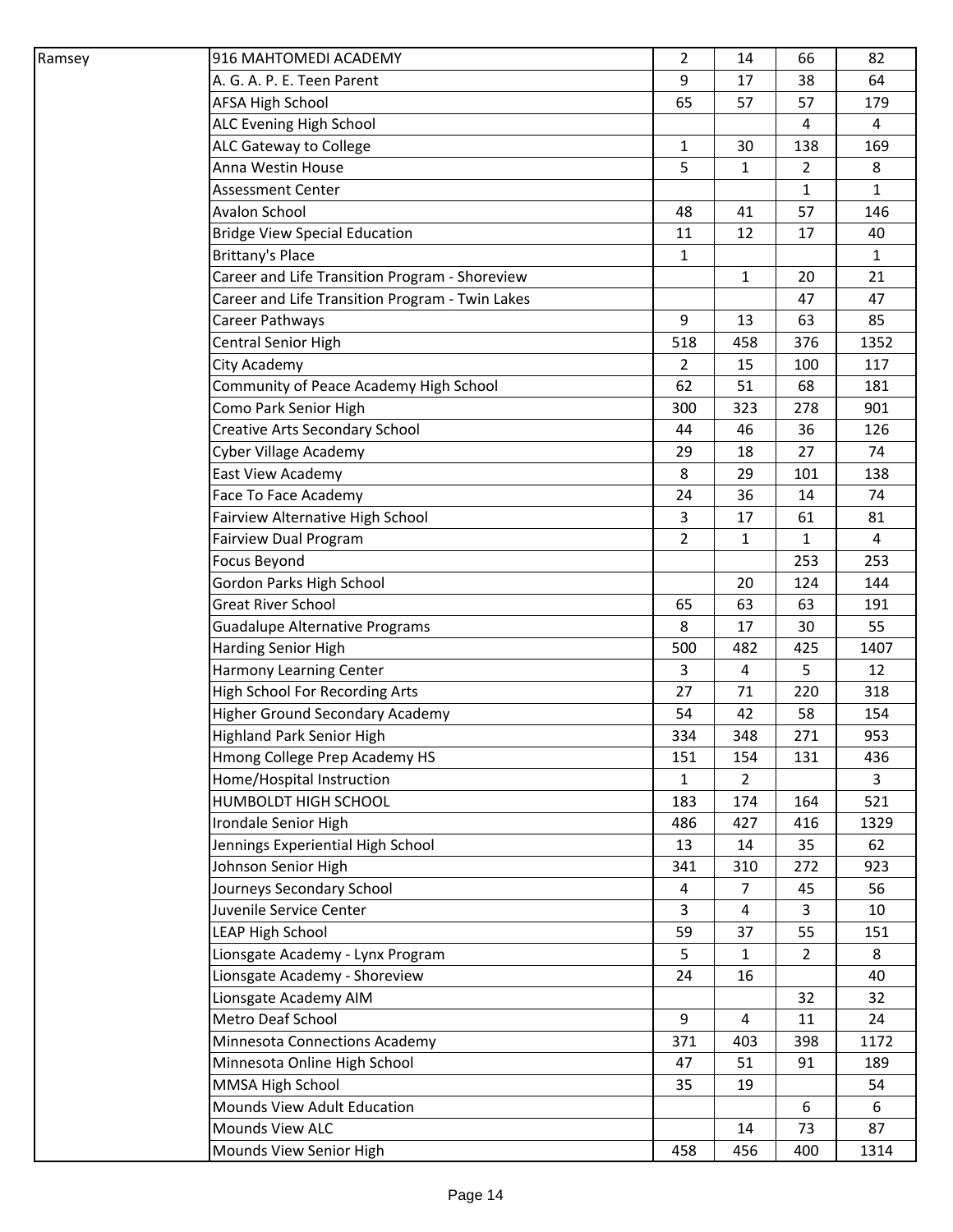| Ramsey                | <b>NE Metro North</b>                       |                |                | $\overline{2}$ | $\overline{2}$ |
|-----------------------|---------------------------------------------|----------------|----------------|----------------|----------------|
|                       | <b>NETS</b>                                 | $\mathbf{1}$   | $\mathbf{1}$   | 5              | $\overline{7}$ |
|                       | North Senior High                           | 434            | 406            | 410            | 1250           |
|                       | NOVA CLASSICAL ACADEMY UPPER SCHOOL         | 74             | 74             | 63             | 211            |
|                       | Open World Learning Secondary               | 53             | 69             | 48             | 170            |
|                       | Options                                     | 3              | 4              |                | 7              |
|                       | PHOENIX ACADEMY                             | $\mathbf{1}$   | 3              | $\overline{2}$ | 6              |
|                       | PrairieCare Maplewood                       | 3              | 2              | 1              | 6              |
|                       | PROJECT RETURN                              | $\mathbf{1}$   |                | $\mathbf{1}$   | $\overline{2}$ |
|                       | Quora High School                           | 24             | 24             | 30             | 78             |
|                       | <b>REACH Academy</b>                        | 3              | $\overline{7}$ |                | 10             |
|                       | <b>Reach Transition</b>                     |                |                | 5              | 5              |
|                       | River's Edge Academy                        | 20             | 20             | 13             | 53             |
|                       | Roseville Area Senior High                  | 605            | 563            | 551            | 1719           |
|                       | South Campus Education Center               | 12             | 8              | 26             | 46             |
|                       | St Paul Conservatory Performing Art         | 97             | 110            | 131            | 338            |
|                       | STEP ACADEMY CHARTER SCHOOL                 |                |                |                |                |
|                       |                                             | 61             | 45             | 45             | 151<br>96      |
|                       | The Next Step<br><b>Twin Cities Academy</b> |                |                | 96             |                |
|                       |                                             | 74             | 68             | 79             | 221            |
|                       | United Hospital Adolescent Program          | 3              | $\mathbf 1$    | 1              | 5              |
|                       | Upper Mississippi High Academy              | 40             | 40             | 26             | 106            |
|                       | <b>Washington Tech Secondary Magnet</b>     | 294            | 272            | 252            | 818            |
|                       | <b>WELS North</b>                           |                |                | 30             | 30             |
|                       | <b>WELS South</b>                           |                |                | 38             | 38             |
|                       | White Bear Area Learning Center             | 17             | 33             | 76             | 126            |
|                       | White Bear North Campus Senior              | 545            |                |                | 545            |
|                       | White Bear South Campus Senior              | 1              | 624            | 553            | 1178           |
| <b>Ramsey Total</b>   |                                             | 6690           | 6694           | 7639           | 21023          |
| <b>Red Lake</b>       | Lafayette Secondary                         | 31             | 32             | 24             | 87             |
|                       | Red Lake County Central High School         | 32             | 26             | 28             | 86             |
| <b>Red Lake Total</b> |                                             | 63             | 58             | 52             | 173            |
| Redwood               | <b>Cedar Mountain Secondary</b>             | 42             | 40             | 30             | 112            |
|                       | Red Rock Central Secondary                  | 30             | 31             | 36             | 97             |
|                       | Redwood Valley Senior High                  | 77             | 85             | 82             | 244            |
|                       | <b>Wabasso Secondary</b>                    | 41             | 50             | 36             | 127            |
| <b>Redwood Total</b>  |                                             | 190            | 206            | 184            | 580            |
| Renville              | <b>BOLD Senior High School</b>              | 52             | 52             | 58             | 162            |
|                       | <b>Buffalo Lake-Hector Secondary</b>        | 42             | 39             | 38             | 119            |
|                       | Renville County West Senior High            | 39             | 38             | 28             | 105            |
| <b>Renville Total</b> |                                             | 133            | 129            | 124            | 386            |
| Rice                  | Alexander Learning Academy                  | 3              | 9              | $\overline{4}$ | 16             |
|                       | Arcadia Charter School                      | 15             | 9              | 17             | 41             |
|                       | <b>CVSEC STEP</b>                           |                |                | 29             | 29             |
|                       | Discovery Public School Faribault           | 11             | 15             | 15             | 41             |
|                       | Faribault Area Learning Center              | 10             | 21             | 69             | 100            |
|                       | <b>Faribault Senior High</b>                | 304            | 266            | 260            | 830            |
|                       | Laura Baker SUN Program                     | 1              | 1              | 3              | 5              |
|                       | MN Academy For The Blind                    | $6\,$          | 3              | 19             | 28             |
|                       | MN Academy For The Deaf                     | $\overline{7}$ | 4              | 16             | 27             |
|                       | MN Correctional Facility-Faribault          |                |                | 1              | $\mathbf{1}$   |
|                       | Northfield Area Learning Center             | 5              | 14             | 61             | 80             |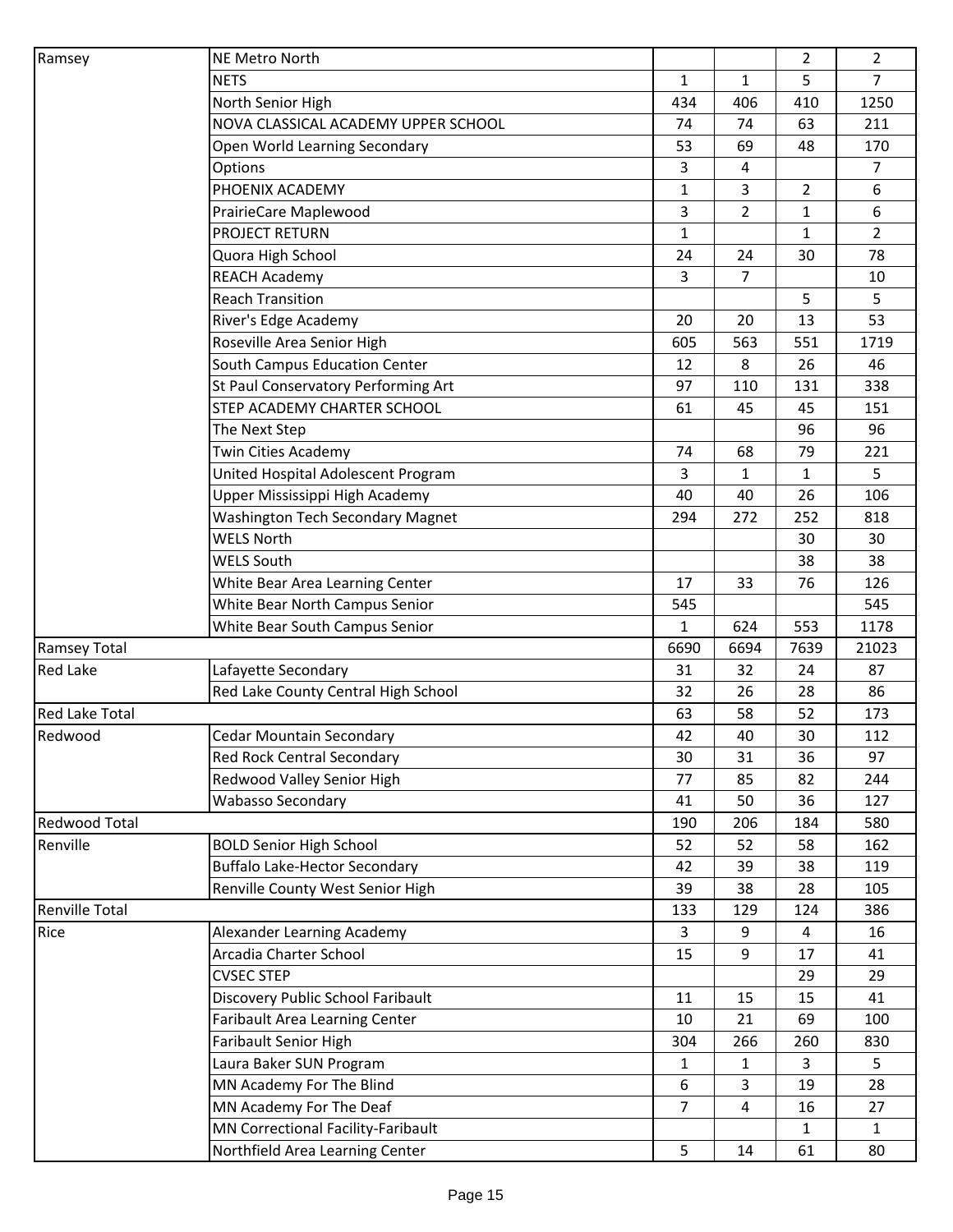| Rice              | Northfield Senior High                               | 358            | 356  | 303  | 1017         |
|-------------------|------------------------------------------------------|----------------|------|------|--------------|
| <b>Rice Total</b> |                                                      | 720            | 698  | 797  | 2215         |
| Rock              | Hills-Beaver Creek Secondary                         | 40             | 32   | 20   | 92           |
|                   | LUVERNE ALTERNATIVE PROGRAM                          | $\mathbf{1}$   |      | 5    | 6            |
|                   | Luverne Senior High                                  | 98             | 88   | 95   | 281          |
|                   | Pinnacle Programs Southwestern Youth Services        | $\overline{2}$ | 2    |      | 4            |
| <b>Rock Total</b> |                                                      | 141            | 122  | 120  | 383          |
| Roseau            | <b>Badger Secondary</b>                              | 22             | 26   | 13   | 61           |
|                   | Greenbush-Middle River Secondary                     | 24             | 32   | 33   | 89           |
|                   | Roseau Secondary                                     | 103            | 99   | 77   | 279          |
|                   | Warroad High School                                  | 72             | 79   | 73   | 224          |
| Roseau Total      |                                                      | 221            | 236  | 196  | 653          |
| Saint Louis       | <b>Academic Excellence Online</b>                    | 11             | 12   | 14   | 37           |
|                   | Arrowhead Academy                                    | 4              | 11   | 6    | 21           |
|                   | Cherry Secondary                                     | 48             | 43   | 23   | 114          |
|                   | <b>Chester Creek Academy</b>                         | 7              | 5    | 1    | 13           |
|                   | Chisholm Secondary                                   | 49             | 59   | 47   | 155          |
|                   | Denfeld High School                                  | 238            | 230  | 230  | 698          |
|                   | Duluth Area Learning Center                          | 58             | 63   | 164  | 285          |
|                   | East High School                                     | 396            | 382  | 333  | 1111         |
|                   | East Range Academy of Tech-Science                   | 35             | 53   | 70   | 158          |
|                   | Eveleth Gilbert HOPE Program                         | $\mathbf{1}$   |      |      | $\mathbf{1}$ |
|                   | Eveleth-Gilbert Senior High                          | 62             | 67   | 72   | 201          |
|                   | Floodwood Secondary                                  | 12             | 26   | 22   | 60           |
|                   | Harbor City International Charter                    | 61             | 59   | 42   | 162          |
|                   | Hermantown Alternative Learning Program              | $\overline{2}$ | 4    | 5    | 11           |
|                   | Hermantown Senior High                               | 161            | 167  | 158  | 486          |
|                   |                                                      | 168            | 152  | 134  | 454          |
|                   | <b>Hibbing High</b>                                  | 34             | 38   |      | 117          |
|                   | <b>Memorial High School</b><br>Merritt Creek Academy | 5              | 5    | 45   | 13           |
|                   |                                                      |                |      | 3    |              |
|                   | Mesabi Area Learning Center<br>Mesabi East Secondary | 3<br>80        | 6    | 6    | 15<br>223    |
|                   |                                                      |                | 68   | 75   |              |
|                   | Mountain Iron-Buhl Secondary                         | 36             | 37   | 39   | 112          |
|                   | North Woods Secondary                                | 58             | 46   | 50   | 154          |
|                   | Northeast Range Secondary                            | 28             | 27   | 23   | 78           |
|                   | Northland Learning Center 010                        | 13             | 4    | 9    | 26           |
|                   | Northland Learning Center 020                        | 9              | 3    | 3    | 15           |
|                   | <b>NSEC Transition Program</b>                       |                |      | 26   | 26           |
|                   | Proctor LIFE                                         | $\mathbf{1}$   | 1    | 1    | 3            |
|                   | Proctor Senior High                                  | 133            | 140  | 115  | 388          |
|                   | Rockridge Academy                                    | 13             | 11   | 14   | 38           |
|                   | South Ridge Secondary                                | 46             | 35   | 44   | 125          |
|                   | Superior Academy                                     | $\mathbf{1}$   | 1    | 3    | 5            |
|                   | The Bridge                                           |                |      | 18   | 18           |
|                   | Vermilion Country School                             | 5              | 11   | 6    | 22           |
|                   | Virginia Secondary                                   | 120            | 125  | 90   | 335          |
| Saint Louis Total |                                                      | 1898           | 1891 | 1891 | 5680         |
| Scott             | Belle Plaine Senior High                             | 121            | 136  | 91   | 348          |
|                   | Belle Plaine Transitions/Work Experience Program     |                |      | 15   | 15           |
|                   | <b>Compass Learning Center</b>                       | 5              | 16   | 14   | 35           |
|                   | Jordan High School                                   | 143            | 156  | 141  | 440          |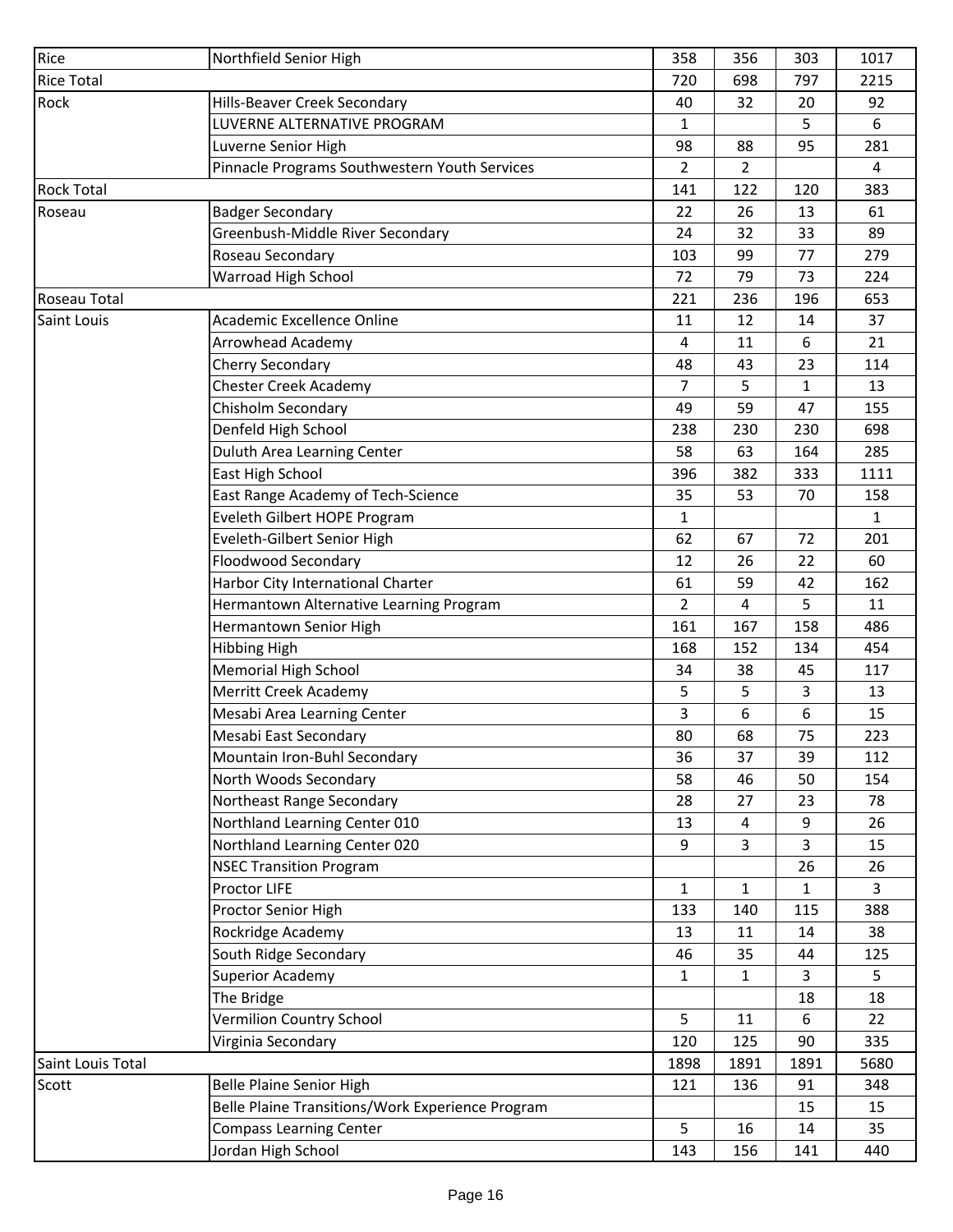| Scott                  | New Prague Credit Recovery                  |                |                | 1              | $\mathbf{1}$   |
|------------------------|---------------------------------------------|----------------|----------------|----------------|----------------|
|                        | New Prague Senior High                      | 343            | 304            | 332            | 979            |
|                        | Passageways                                 | $\mathbf{1}$   | $\mathbf 1$    | 1              | 3              |
|                        | Prior Lake High School                      | 709            | 723            | 613            | 2045           |
|                        | Prior Lake-Savage Area ALC                  | 12             | 15             | 60             | 87             |
|                        | Shakopee High School                        | 715            | 656            | 600            | 1971           |
|                        | Shakopee Sr ALC                             | 18             | 36             | 31             | 85             |
|                        | SW Metro CCJ                                |                | 1              | 2              | 3              |
|                        | SW Metro Day Treatment                      | 6              | 4              | $\overline{2}$ | 12             |
|                        | SW Metro Independent Study                  |                | 3              | 9              | 12             |
|                        | <b>SW Metro JAF</b>                         | $\mathbf{1}$   | 1              |                | $\overline{2}$ |
|                        | SW Metro Level 4 Programs                   | 10             | 16             | 34             | 60             |
|                        | SW Metro Online Learning                    |                |                | 6              | 6              |
|                        | SW Shakopee Special Ed                      |                |                | 41             | 41             |
|                        | <b>SWMetro Waseca</b>                       | 3              | $\mathbf 1$    | 3              | 7              |
| <b>Scott Total</b>     |                                             | 2087           | 2069           | 1996           | 6152           |
| Sherburne              | BECKER ALTERNATIVE LEARNING PROGRAM         |                | 4              | 18             | 22             |
|                        | <b>Becker Senior High</b>                   | 215            | 244            | 202            | 661            |
|                        | Big Lake Senior High                        | 227            | 226            | 196            | 649            |
|                        | C.O.M.P.A.S.S.                              |                |                | 27             | 27             |
|                        | Elk River Senior High                       | 419            | 427            | 445            | 1291           |
|                        | <b>FAIRVIEW PROGRAM</b>                     | $\mathbf{1}$   | 1              | 1              | 3              |
|                        | ISD 728 Focus/Journey                       | $\overline{2}$ |                | 3              | 5              |
|                        | Ivan Sand After School Credit Recov         |                |                | 2              | $\overline{2}$ |
|                        | Ivan Sand Community High School             | 8              | 24             | 54             | 86             |
|                        | Ivan Sand Community School- IS              |                | 3              | 1              | $\overline{4}$ |
|                        | MN Correctional Facility-St. Cloud          | 10             | $\overline{2}$ | 2              | 14             |
|                        | Online 728                                  | 5              | 2              | 3              | 10             |
|                        | SNW - Big Lake HS Transitions               |                |                | 14             | 14             |
|                        | Spectrum High School                        | 116            | 91             | 81             | 288            |
|                        | Zimmerman High School                       | 200            | 172            | 164            | 536            |
| <b>Sherburne Total</b> |                                             | 1203           | 1196           | 1213           | 3612           |
| Sibley                 | GFW Junior/Senior High School (Grades 7-12) | 61             | 63             | 62             | 186            |
|                        | Minnesota New Country School                | 27             | 20             | 22             | 69             |
|                        | Sibley East-Arlington Senior High           | 92             | 103            | 80             | 275            |
| <b>Sibley Total</b>    |                                             | 180            | 186            | 164            | 530            |
| <b>Stearns</b>         | Albany Area High School                     | 131            | 142            | 113            | 386            |
|                        | Apollo Senior High                          | 386            | 324            | 320            | 1030           |
|                        | Belgrade-Brooten-Elrosa Sec.                | 60             | 45             | 48             | 153            |
|                        | BENTON-STEARNS EDUCATION CENTER             |                | 1              | $\overline{2}$ | 3              |
|                        | <b>Benton-Stearns Education District</b>    | 6              | 3              | 1              | 10             |
|                        | <b>Holdingford Secondary</b>                | 75             | 96             | 78             | 249            |
|                        | Kimball Secondary                           | 70             | 45             | 52             | 167            |
|                        | Melrose Secondary                           | 116            | 122            | 139            | 377            |
|                        | Paynesville Area High School                | 84             | 79             | 81             | 244            |
|                        | Riverwoods School Non-Residential           | $\mathbf{1}$   | $\overline{2}$ |                | 3              |
|                        | Rocori ALC                                  |                | 1              | 17             | 18             |
|                        | Rocori Senior High                          | 194            | 201            | 186            | 581            |
|                        | <b>Roosevelt Education Center</b>           | $\overline{7}$ | 13             | 7              | 27             |
|                        | Sartell Senior High                         | 327            | 315            | 279            | 921            |
|                        | Sauk Centre Secondary                       | 82             | 89             | 92             | 263            |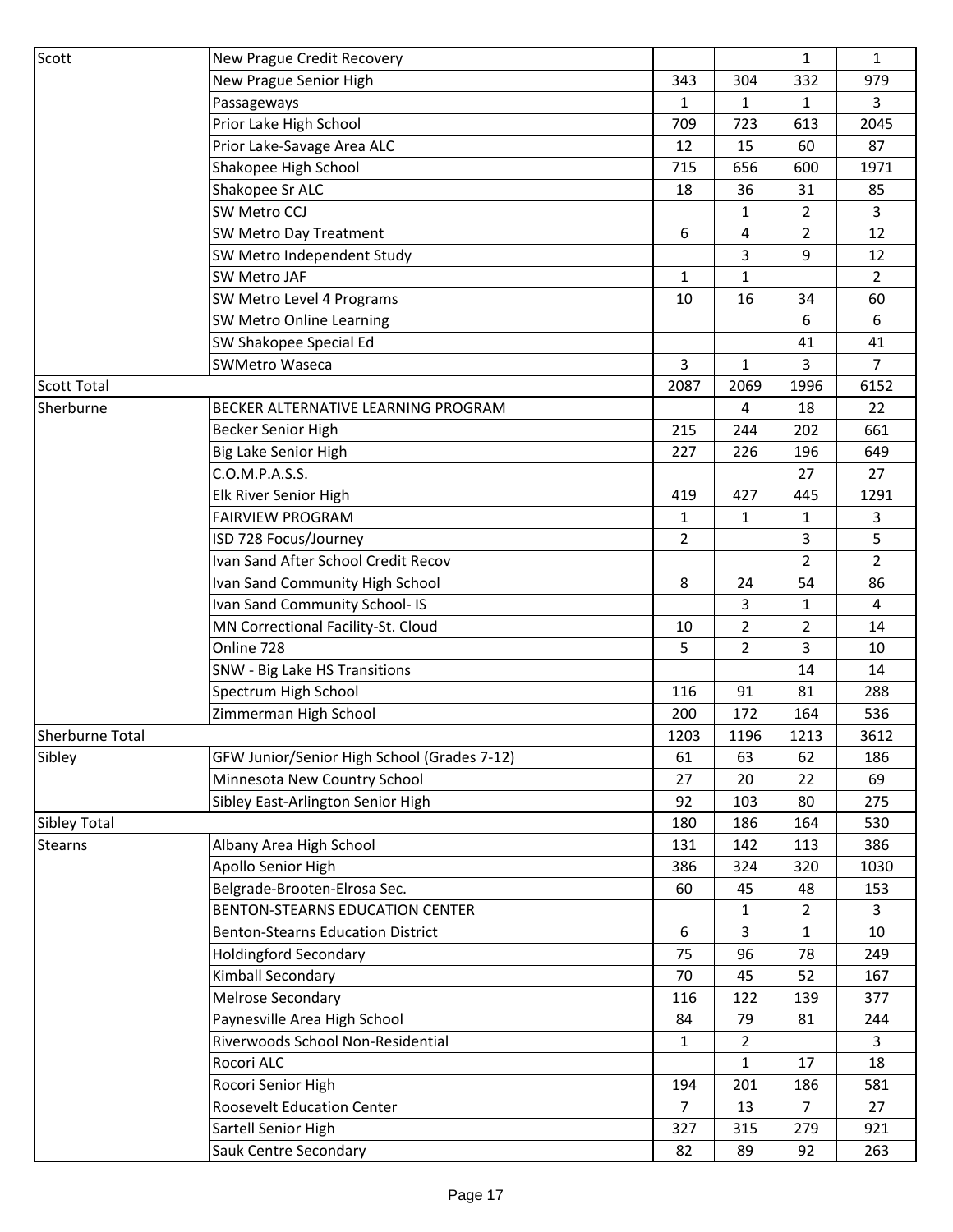| <b>Stearns</b>        | <b>Special Education Facilities</b>    |                |              | 68               | 68             |
|-----------------------|----------------------------------------|----------------|--------------|------------------|----------------|
|                       | St Cloud Area Learning Center          | 15             | 68           | 201              | 284            |
|                       | St Cloud Hospital Progs-Residential    | 9              | 5            | 3                | 17             |
|                       | St. Cloud Group Home                   | $\mathbf{1}$   |              | $\mathbf{1}$     | $\overline{2}$ |
|                       | St. Cloud Hospital Programs Non-Res    | $\mathbf{1}$   |              | $\mathbf{1}$     | $\overline{2}$ |
|                       | <b>Technical Senior High</b>           | 401            | 378          | 399              | 1178           |
|                       | West Central Area Learning Center      | 3              | 12           | 12               | 27             |
| <b>Stearns Total</b>  |                                        | 1969           | 1941         | 2100             | 6010           |
| Steele                | <b>Blooming Prairie Secondary</b>      | 58             | 64           | 50               | 172            |
|                       | <b>CHOICE Technical Academy</b>        | 9              | 11           | 15               | 35             |
|                       | <b>Medford Secondary</b>               | 79             | 77           | 65               | 221            |
|                       | Owatonna ALC 9-12                      | 11             | 29           | 38               | 78             |
|                       | Owatonna Senior High                   | 415            | 370          | 323              | 1108           |
| <b>Steele Total</b>   |                                        | 572            | 551          | 491              | 1614           |
| <b>Stevens</b>        | Chokio-Alberta Secondary               | 30             | 11           | 11               | 52             |
|                       | Hancock Sec.                           | 30             | 30           | 23               | 83             |
|                       | Morris Area Secondary                  | 99             | 69           | 65               | 233            |
| <b>Stevens Total</b>  |                                        | 159            | 110          | 99               | 368            |
| Swift                 | <b>BENSON AREA LEARNING CENTER</b>     | 3              | 10           | 13               | 26             |
|                       | <b>Benson Secondary</b>                | 54             | 68           | 52               | 174            |
|                       | <b>Heartland Girls Ranch</b>           | 7              | 6            | 6                | 19             |
|                       | Kerkhoven Secondary                    | 52             | 44           | 41               | 137            |
| <b>Swift Total</b>    |                                        | 116            | 128          | 112              | 356            |
| Todd                  | Bertha Secondary                       | 37             | 37           | 29               | 103            |
|                       | <b>Browerville Secondary</b>           | 41             | 43           | 46               | 130            |
|                       | Long Prairie-Grey Secondary School     | 69             | 67           | 64               | 200            |
|                       | <b>Staples-Motley Senior High</b>      | 84             | 77           | 101              | 262            |
| <b>Todd Total</b>     |                                        | 231            | 224          | 240              | 695            |
| Traverse              | <b>Browns Valley Middle</b>            | $\mathbf{1}$   |              |                  | $\mathbf{1}$   |
|                       | <b>Wheaton Secondary</b>               | 40             | 33           | 19               | 92             |
| <b>Traverse Total</b> |                                        | 41             | 33           | 19               | 93             |
| Wabasha               | <b>Falcon View Connections Academy</b> | $\overline{2}$ |              |                  | $\overline{2}$ |
|                       | Lincoln Secondary                      | 99             | 94           | 96               | 289            |
|                       | PLAINVIEW-ELGIN-MILLVILLE HIGH         | 106            | 126          | 91               | 323            |
|                       | River Valley Academy ALC               |                | 3            | $\boldsymbol{6}$ | 9              |
|                       | Sail Program                           | 5              | 4            | $\mathbf{1}$     | 10             |
|                       | Wabasha-Kellogg Secondary              | 36             | 39           | 46               | 121            |
| Wabasha Total         |                                        | 248            | 266          | 240              | 754            |
| Wadena                | Freshwater Ed. Dist. ALC               | 30             | 32           | 35               | 97             |
|                       | <b>MENAHGA HIGH SCHOOL</b>             | 90             | 70           | 59               | 219            |
|                       | Sebeka Secondary                       | 35             | 44           | 34               | 113            |
|                       | Verndale Secondary                     | 55             | 41           | 35               | 131            |
|                       | Wadena-Deer Creek Senior High          | 63             | 67           | 71               | 201            |
| Wadena Total          |                                        | 273            | 254          | 234              | 761            |
| Waseca                | Janesville-Waldorf-Pemberton Sec       | 66             | 49           | 53               | 168            |
|                       | <b>NRHEG Secondary</b>                 | 72             | 78           | 58               | 208            |
|                       | Waseca Area Learning Center            | 11             | 7            | 34               | 52             |
|                       | Waseca Senior High                     | 150            | 165          | 127              | 442            |
| <b>Waseca Total</b>   |                                        | 299            | 299          | 272              | 870            |
| Washington            | Access                                 |                | 1            | 9                | 10             |
|                       | <b>ANTHONY LOUIS CENTER</b>            | $\mathbf{1}$   | $\mathbf{1}$ | $\mathbf{1}$     | 3              |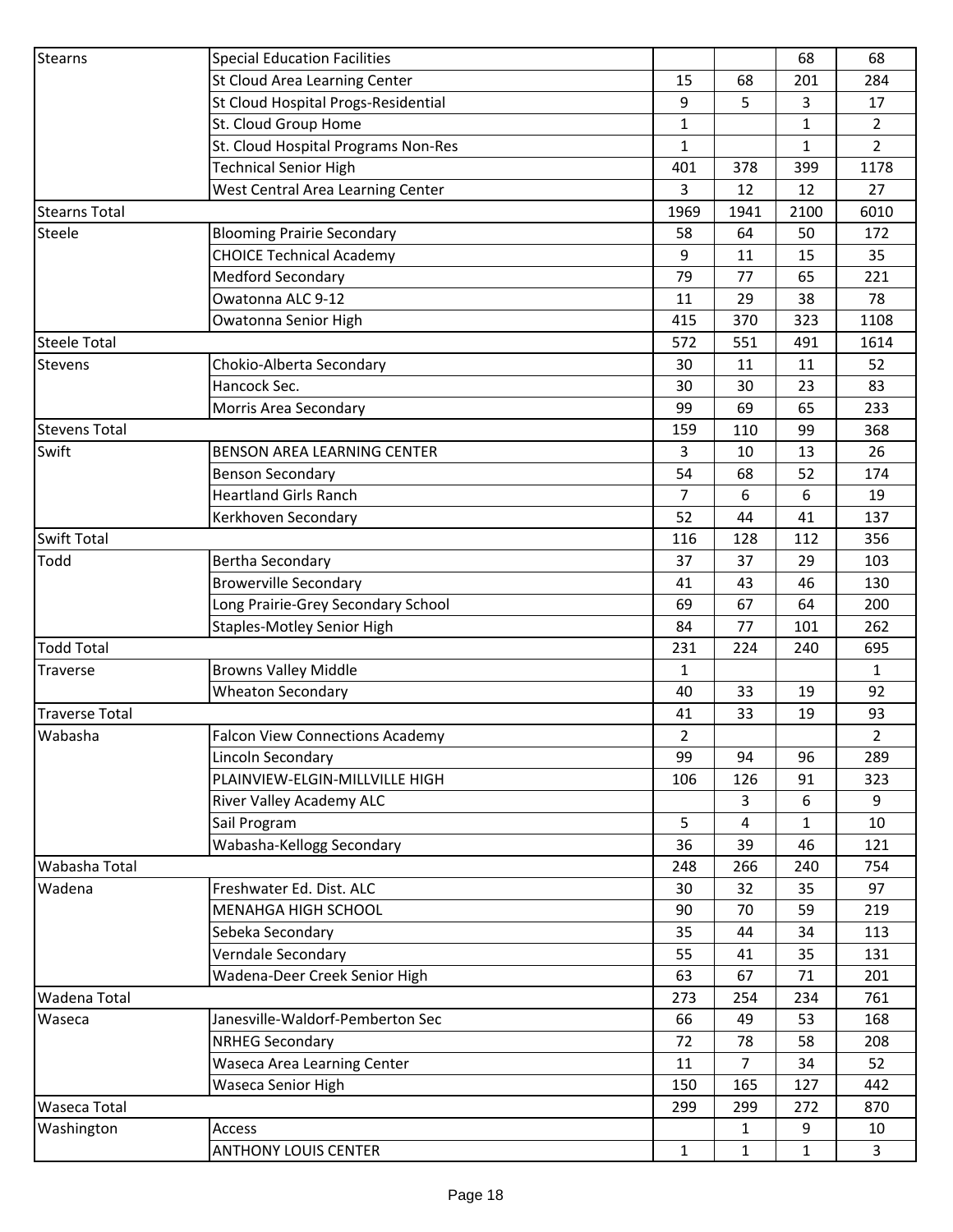| Washington              | Aris Woodwinds                                          | $\overline{2}$ | 2              |                | 4              |
|-------------------------|---------------------------------------------------------|----------------|----------------|----------------|----------------|
|                         | Aware                                                   |                | $\mathbf 1$    | 1              | $\overline{2}$ |
|                         | <b>Bridge Transition Program</b>                        |                | 1              | 30             | 31             |
|                         | East Ridge High School                                  | 461            | 467            | 452            | 1380           |
|                         | Forest Lake Area Community School                       | 16             | 33             | 59             | 108            |
|                         | Forest Lake Area High School                            | 485            | 512            | 470            | 1467           |
|                         | Karuna                                                  | $\mathbf{1}$   |                |                | $\mathbf{1}$   |
|                         | Lakes International Language Academy-Headwaters Campus  | 55             | 43             | 17             | 115            |
|                         | Mahtomedi Senior High                                   | 297            | 303            | 285            | 885            |
|                         | Math And Science Academy                                | 68             | 61             | 60             | 189            |
|                         | MCF - Oak Park Heights                                  |                |                | $\mathbf{1}$   | $\mathbf{1}$   |
|                         | MN Correctional Facility-Stillwater                     | $\mathbf{1}$   | 5              | $\overline{2}$ | 8              |
|                         | NE Metro Tartan                                         |                |                | $\mathbf{1}$   | $\mathbf{1}$   |
|                         | New Heights School, Inc.                                | 5              | 9              | 8              | 22             |
|                         | North Lakes Academy Upper School                        | 51             | 49             | 50             | 150            |
|                         | Park High School                                        | 510            | 498            | 435            | 1443           |
|                         | Passages Transition Program                             |                |                | 19             | 19             |
|                         | South Washington Alternative High School                | 9              | 26             | 62             | 97             |
|                         | St Croix Valley Area Learning Cntr.                     | 9              | 21             | 43             | 73             |
|                         | St. Croix Preparatory Academy Upper                     | 97             | 99             | 86             | 282            |
|                         | Step                                                    |                |                | 41             | 41             |
|                         | Stillwater Area High School                             | 704            | 690            | 661            | 2055           |
|                         | <b>Tartan Senior High</b>                               | 455            | 418            | 390            | 1263           |
|                         | Transitions                                             |                |                | 81             | 81             |
|                         | WCJC                                                    | $\mathbf{1}$   |                | 1              | $\overline{2}$ |
|                         | White Bear Transition Plus Program                      |                | $\overline{2}$ | 34             | 36             |
|                         | Woodbury High School                                    | 484            | 491            | 499            | 1474           |
| <b>Washington Total</b> |                                                         | 3712           | 3733           | 3798           | 11243          |
| Watonwan                | <b>Butterfield Secondary</b>                            | 17             | 7              | 20             | 44             |
|                         | eMinnesota Online Academy                               | $\mathbf{1}$   | $\overline{2}$ |                | $\overline{3}$ |
|                         | Madelia Secondary                                       | 48             | 46             | 37             | 131            |
|                         | St. James Middle/High School                            | 69             | 60             | 73             | 202            |
| Watonwan Total          |                                                         | 135            | 115            | 130            | 380            |
| Wilkin                  | Breckenridge Area Learning Program                      | $\mathbf{1}$   | $\overline{2}$ | 4              | $\overline{7}$ |
|                         | Breckenridge Senior High                                | 51             | 51             | 58             | 160            |
|                         | Campbell-Tintah Secondary                               | 13             | 10             | 7              | 30             |
|                         | Rothsay Secondary                                       | 16             | 10             | 10             | 36             |
| Wilkin Total            |                                                         | 81             | 73             | 79             | 233            |
| Winona                  | Lewiston-Altura Secondary                               | 86             | 59             | 68             | 213            |
|                         | <b>Riverway Secondary</b>                               | 9              | 8              | 9              | 26             |
|                         | St. Charles Secondary                                   | 66             | 77             | 68             | 211            |
|                         |                                                         |                | 13             | 53             | 74             |
|                         |                                                         |                |                |                |                |
|                         | Winona Area Learning Center                             | 8              |                |                |                |
|                         | Winona Senior High                                      | 267            | 192            | 220            | 679            |
| Winona Total            |                                                         | 436            | 349            | 418            | 1203           |
| Wright                  | Annandale Senior High                                   | 150            | 123            | 137            | 410            |
|                         | <b>Buffalo Senior High</b>                              | 466            | 475            | 433            | 1374           |
|                         | <b>CORNERSTONES PROGRAM</b>                             | $\overline{7}$ | 3              | $\overline{4}$ | 14             |
|                         | Dassel-Cokato Alternative Ctr.                          | 3              | 29             | 53             | 85             |
|                         | Dassel-Cokato Senior High                               | 177            | 151            | 106            | 434            |
|                         | Delano High School<br>HLWW Alternative Learning Program | 210<br>4       | 187<br>5       | 186<br>11      | 583<br>20      |